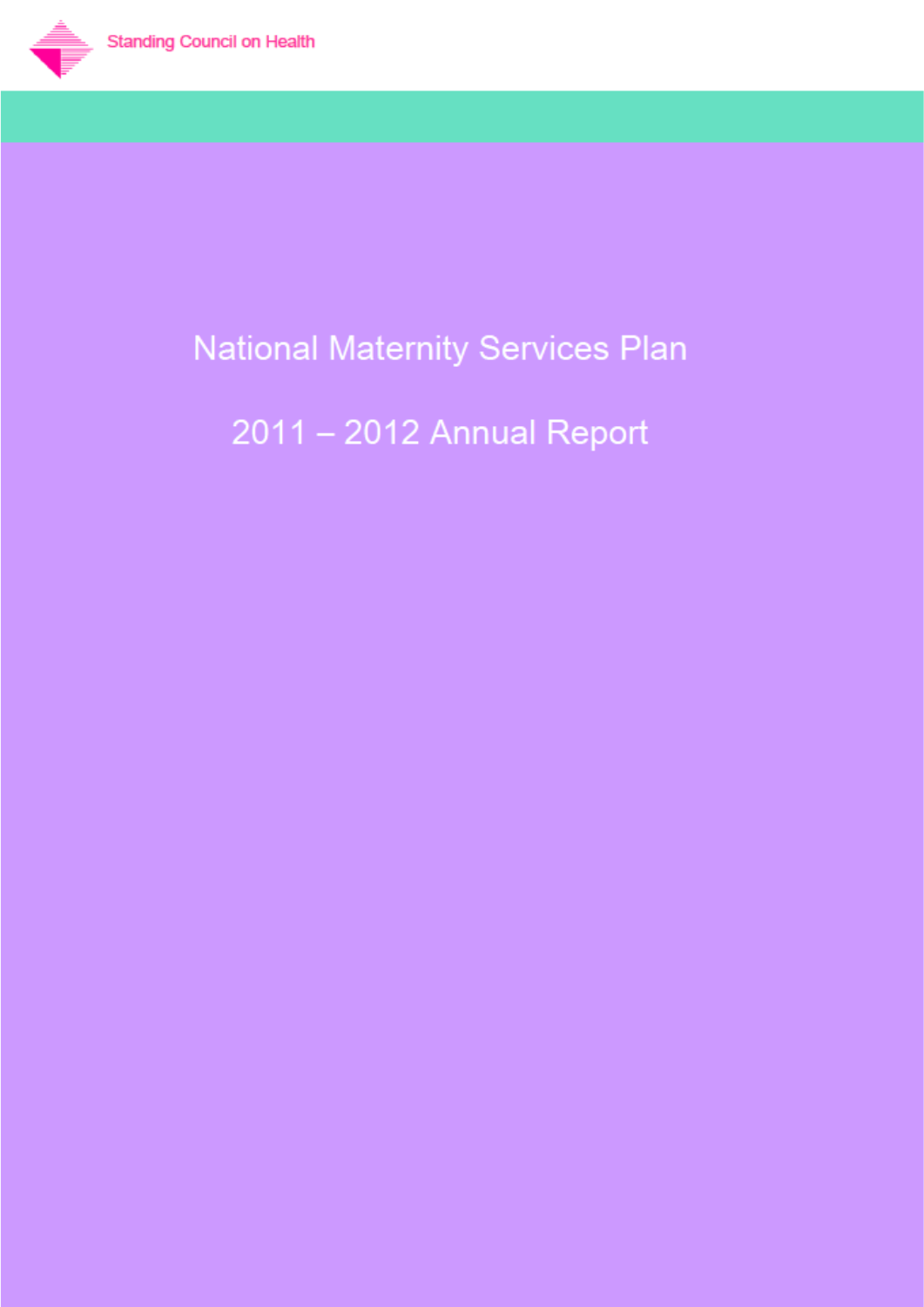## **Copyright Statements:**

#### © Commonwealth of Australia 2013

This document was prepared on behalf of the National Maternity Services Inter Jurisdictional Committee under the auspices of the Australian Health Ministers' Advisory Council.

#### **Paper-based publications**

#### **© Commonwealth of Australia 2013**

This work is copyright. You may reproduce the whole or part of this work in unaltered form for your own personal use or, if you are part of an organisation, for internal use within your organisation, but only if you or your organisation do not use the reproduction for any commercial purpose and retain this copyright notice and all disclaimer notices as part of that reproduction. Apart from rights to use as permitted by the *Copyright Act 1968* or allowed by this copyright notice*,* all other rights are reserved and you are not allowed to reproduce the whole or any part of this work in any way (electronic or otherwise) without first being given the specific written permission from the Commonwealth to do so. Requests and inquiries concerning reproduction and rights are to be sent to the Online, Services and External Relations Branch, Department of Health, GPO Box 9848, Canberra ACT 2601, or via e-mail to copyright@health.gov.au.

Internet sites © Commonwealth of Australia 2013

This work is copyright. You may download, display, print and reproduce the whole or part of this work in unaltered form for your own personal use or, if you are part of an organisation, for internal use within your organisation, but only if you or your organisation do not use the reproduction for any commercial purpose and retain this copyright notice and all disclaimer notices as part of that reproduction. Apart from rights to use as permitted by the *Copyright Act 1968* or allowed by this copyright notice*,* all other rights are reserved and you are not allowed to reproduce the whole or any part of this work in any way (electronic or otherwise) without first being given the specific written permission from the Commonwealth to do so. Requests and inquiries concerning reproduction and rights are to be sent to the Online, Services and External Relations Branch, Department of Health GPO Box 9848, Canberra ACT 2601, or via e-mail to copyright@health.gov.au.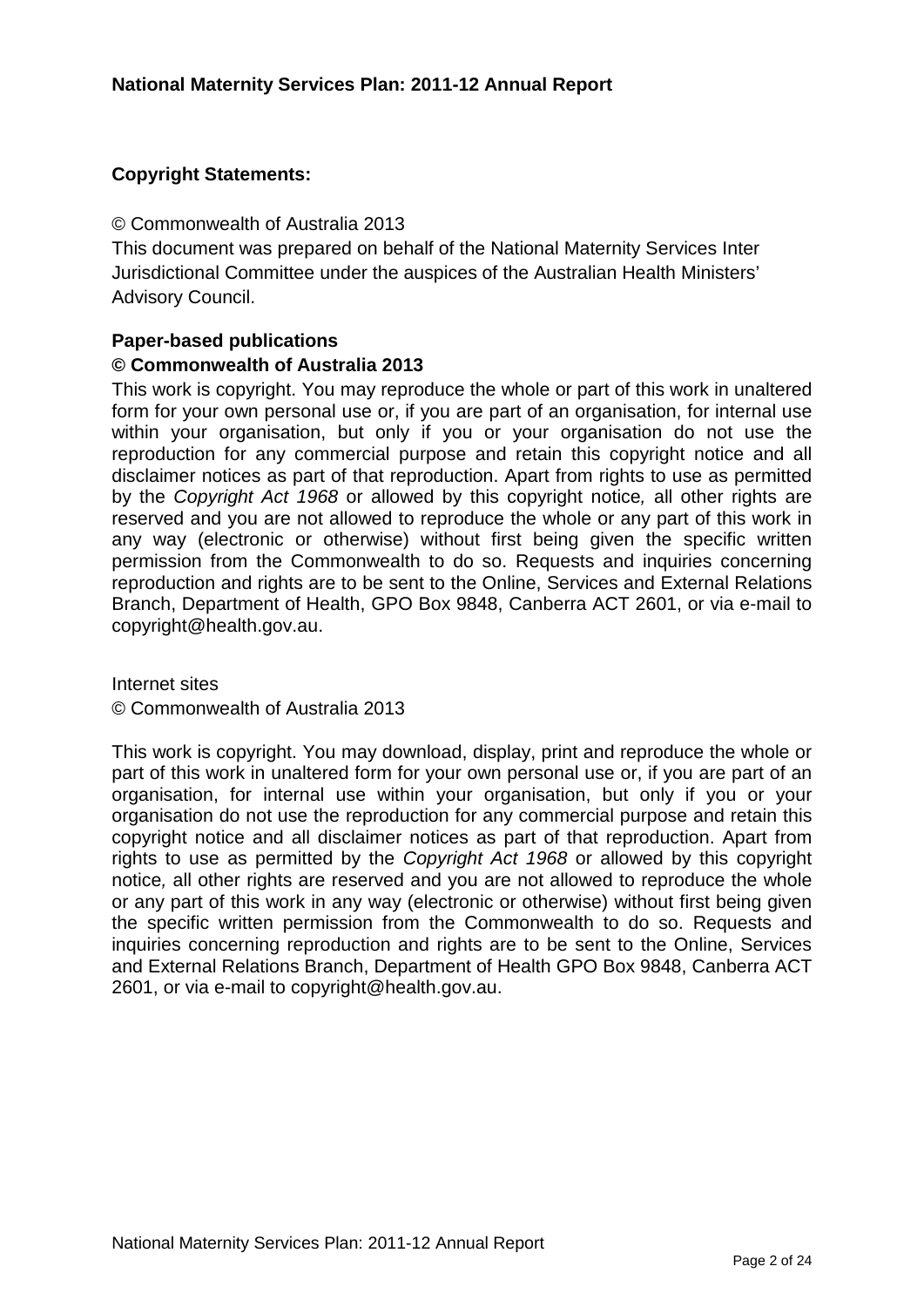## **EXECUTIVE SUMMARY**

*The National Maternity Services Plan (the Plan)* sets out a five year vision for maternity care across Australia, commencing in 2011. The Plan recognises the importance of maternity services within the health system and provides a strategic national framework to guide ongoing policy and program development.

During the period 2011-12, progress under the Plan has been very positive. The four key priorities of the Plan – access, service delivery, workforce and infrastructure have been addressed with a number of significant achievements. These include -

- The *Pregnancy, Birth and Baby Helpline* has received more than 60,000 calls to May 2012, which represents a two fold increase on its first year rate;
- The first ten Core Maternity Indicators were developed and endorsed by the Australian Health Ministers Advisory Council in December 2011;
- Rebateable services for Medicare Benefits Schedule items for eligible midwives was introduced, with 18,770 services recorded for midwives, up until 30 June 2012;
- The *Core Competencies and Education Framework for Primary Maternity Services in Australia* was finalised;
- The Maternity Services Inter-jurisdictional Committee developed the inaugural *Australian Women Held Pregnancy Record* template;
- The Medical Specialist Outreach Assistance Program Maternity Services initiative was introduced with visits from 23 different types of health professionals including: Aboriginal Midwifery Managers; Neonatologists; Obstetricians; Psychologists; Occupational Therapists; Midwife Clinical Specialists; Lactation Consultants; and Sonographers;
- In April 2012, the Health Workforce Australia released *Health Workforce 2025*, which makes 27 recommendations to investigate opportunities to increase the participation of Aboriginal and Torres Strait Islander people in the health workforce, including those working in maternity care; and
- The Maternity Services Inter-jurisdictional Committee (MSIJC) developed the *National Maternity Services Capability Framework* which provides a rigorous methodology based on the complexity of care required during pregnancy, supporting maternity service planning and risk management.

Further to this, as Australian women continue to identify continuity of carer as one of the most important factors influencing their decision on maternity care options, all Australian governments have committed to expanding continuity of carer models through the development of consistent approaches to the implementation of clinical privileging, credentialing and admitting rights for private midwives to public hospitals.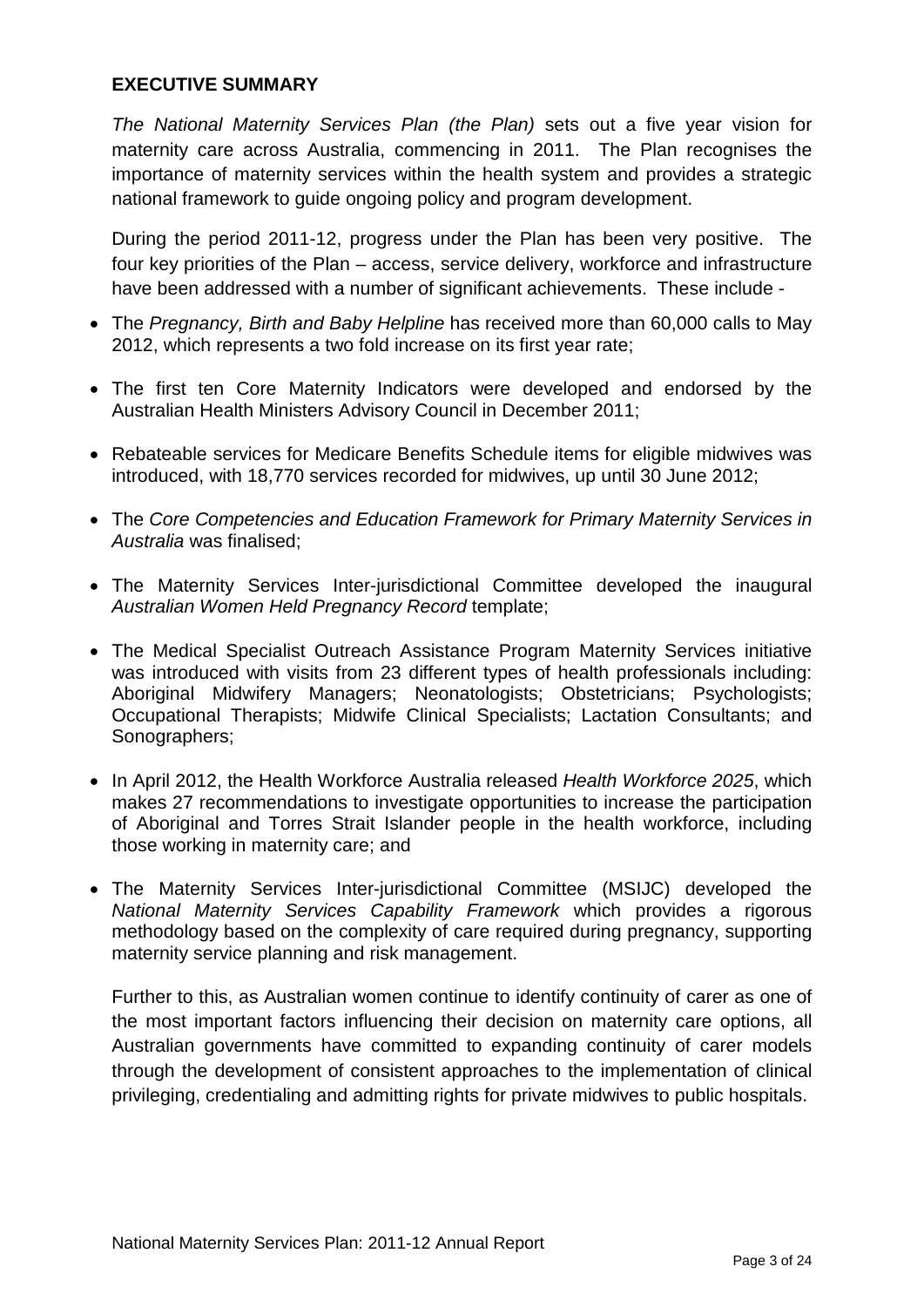As the Plan is progressed into the Middle Years 2012 -13, the MSIJC will maintain responsibility for the monitoring of the implementation of the action items as identified in the Plan.

All Australian governments and relevant agencies should be congratulated on the achievements to date. A continued collaborative working relationship between these key-stakeholders will ensure the continued success for the implementation of the remainder of the Plan.

Jahr

Ms Bonnie Fisher **Chair** Maternity Services Inter-Jurisdictional Committee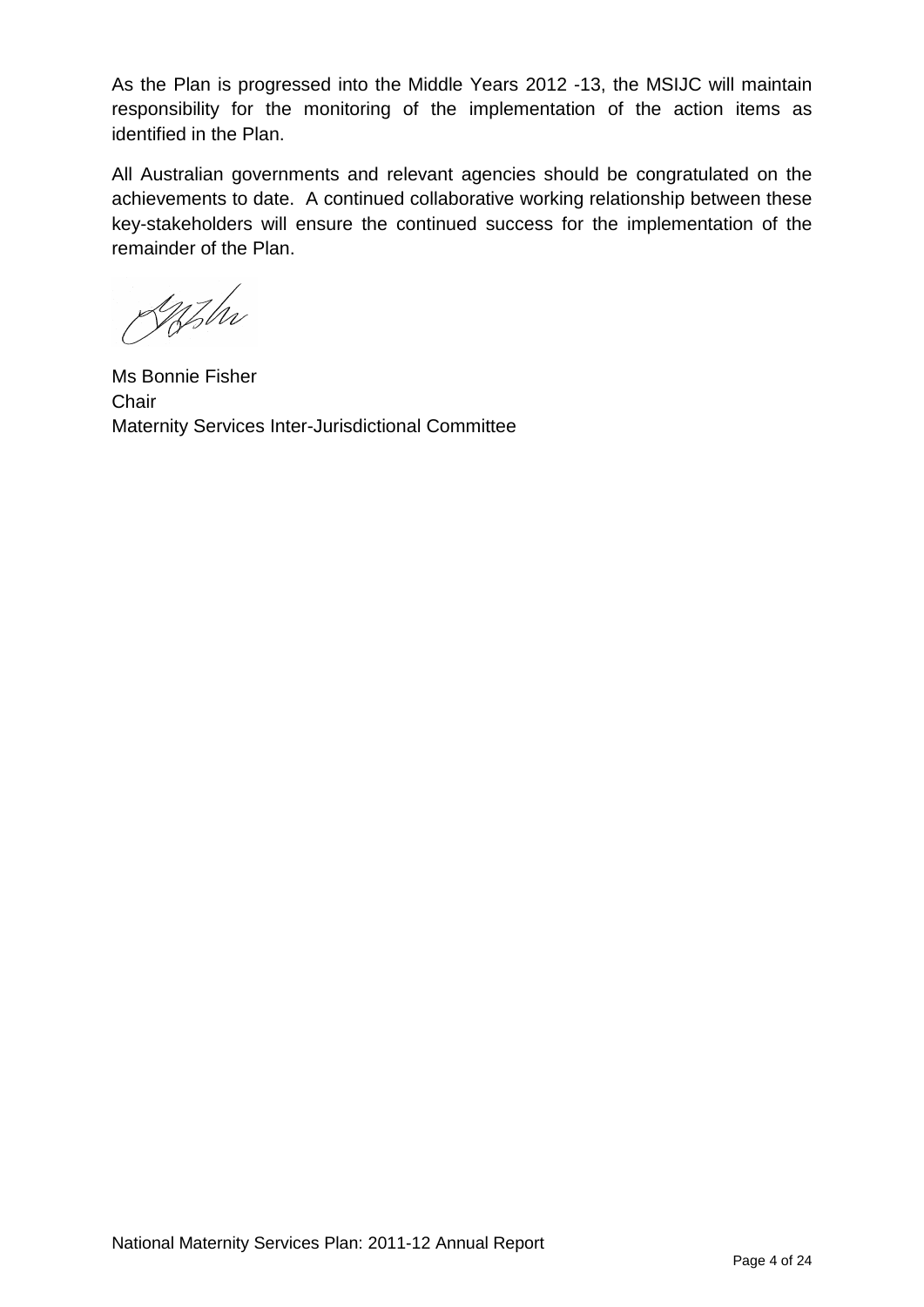# **BACKGROUND**

*The National Maternity Services Plan* (the Plan) was endorsed by the former Australian Health Ministers' Conference (now known as the Standing Council on Health (SCoH)), on 12 November 2010. The Plan provides a national framework to guide policy and program development over five years, with the aim of improving, coordinating and ensuring greater access to maternity services in Australia.

The priorities of the Plan, identified through review and consultation, reflect the high demand for maternity services that are responsive to the needs of all Australian women, their partners and their families. The Plan identified four key priority areas:

- access
- service delivery
- workforce, and
- infrastructure

In addition, the Plan recognises that maternity care should be evidence-based and woman-centred. Further to this, the Plan indicates that comprehensive maternity care requires service planning that is cognizant and responsive to women's needs and preferences and their ability to access objective, evidence-based information that supports informed choices within a system that emphasises safety and quality.

Importantly, the Plan recognises the existing gap in health outcomes between Aboriginal and Torres Strait Islander peoples and non-Aboriginal and Torres Strait Islander peoples and the important role contemporary maternity care can have in addressing this. As a result, several actions in the Plan across all four key priority areas address this issue.

The Australian Health Ministers' Advisory Council's (AHMAC's) Health Policy Priorities Principal Committee and Maternity Services Inter-Jurisdictional Committee (MSIJC) have facilitated collaboration, sharing of information, expertise and promotion of national consistency across key issues in the Plan. Governments have been implementing the Plan both independently and nationally under AHMAC, which has the ultimate responsibility of implementation, reporting and evaluation of the Plan. As the Plan is being implemented sequentially over a five year period (2010- 2015), it is important that the outcomes from earlier years, and broader health reform processes, are used to inform future planning.

Achievements under the Plan have been supported by the continued collaborative effort of all Australian governments to progress actions, whether at a local state and territory level, at a Commonwealth level, or collectively, through activities for which the MSIJC has responsibility. The sharing of information and successes will continue to build this collaborative working relationship.

On 30 April 2012, the SCoH endorsed the *National Maternity Services Plan Implementation Plan for the Middle Years 2012-2013 (the Middle Years Implementation Plan).* Development of the Middle Years Implementation Plan was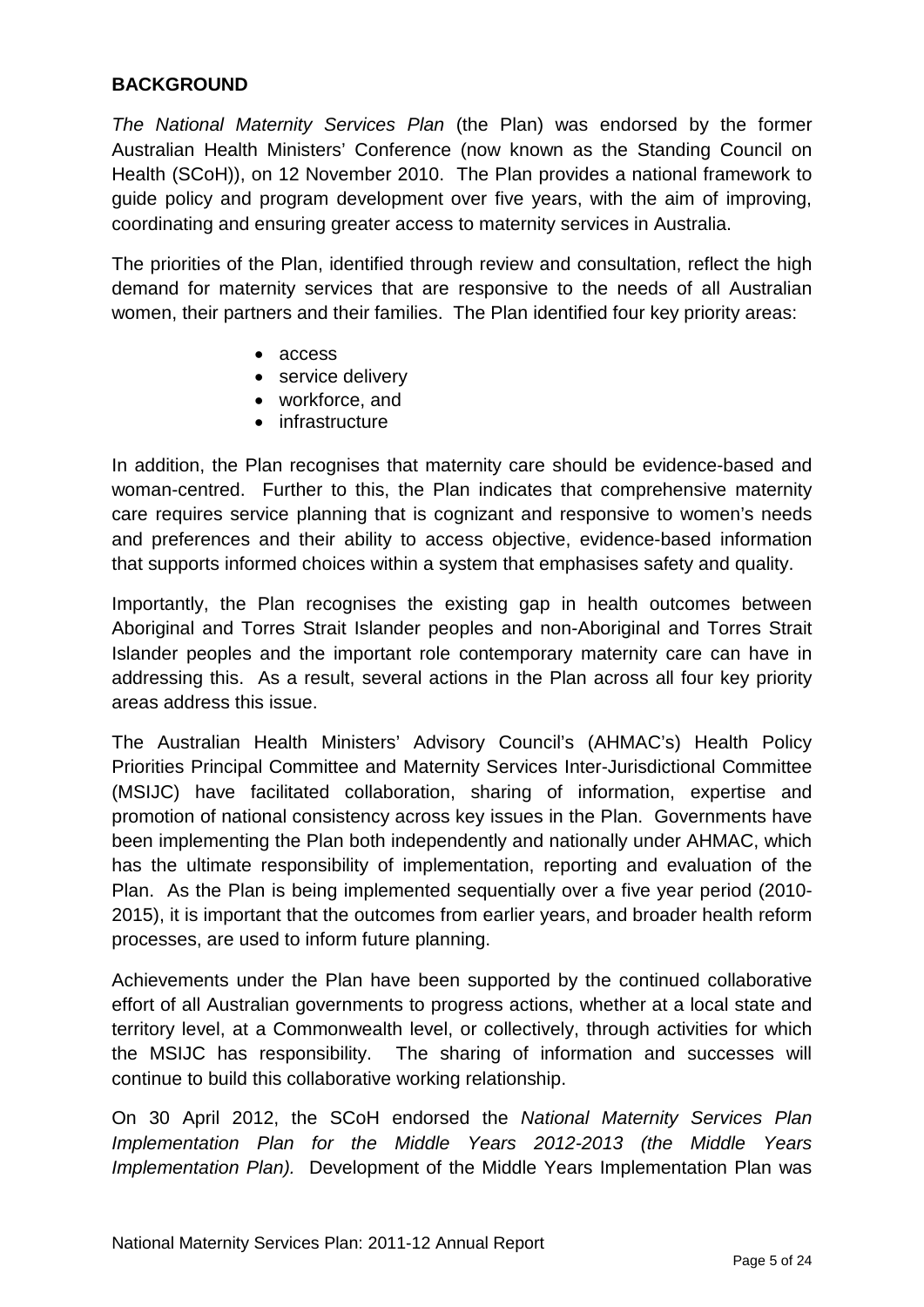led by the MSIJC in consultation with government and non-government stakeholders who share responsibility for implementing action items under the Plan.

The Middle Years Implementation Plan builds on the Plan which included an implementation plan for the initial year. While the actions identified within the Middle Years Implementation Plan may differ from those originally identified in the Plan, these reflect the achievements and outcomes of the first year actions and the importance of maternity care provision within the broader health reform environment.

This report provides a summary of highlights, key achievements and discussion on progress against action items of the initial year of the Plan (2011-12).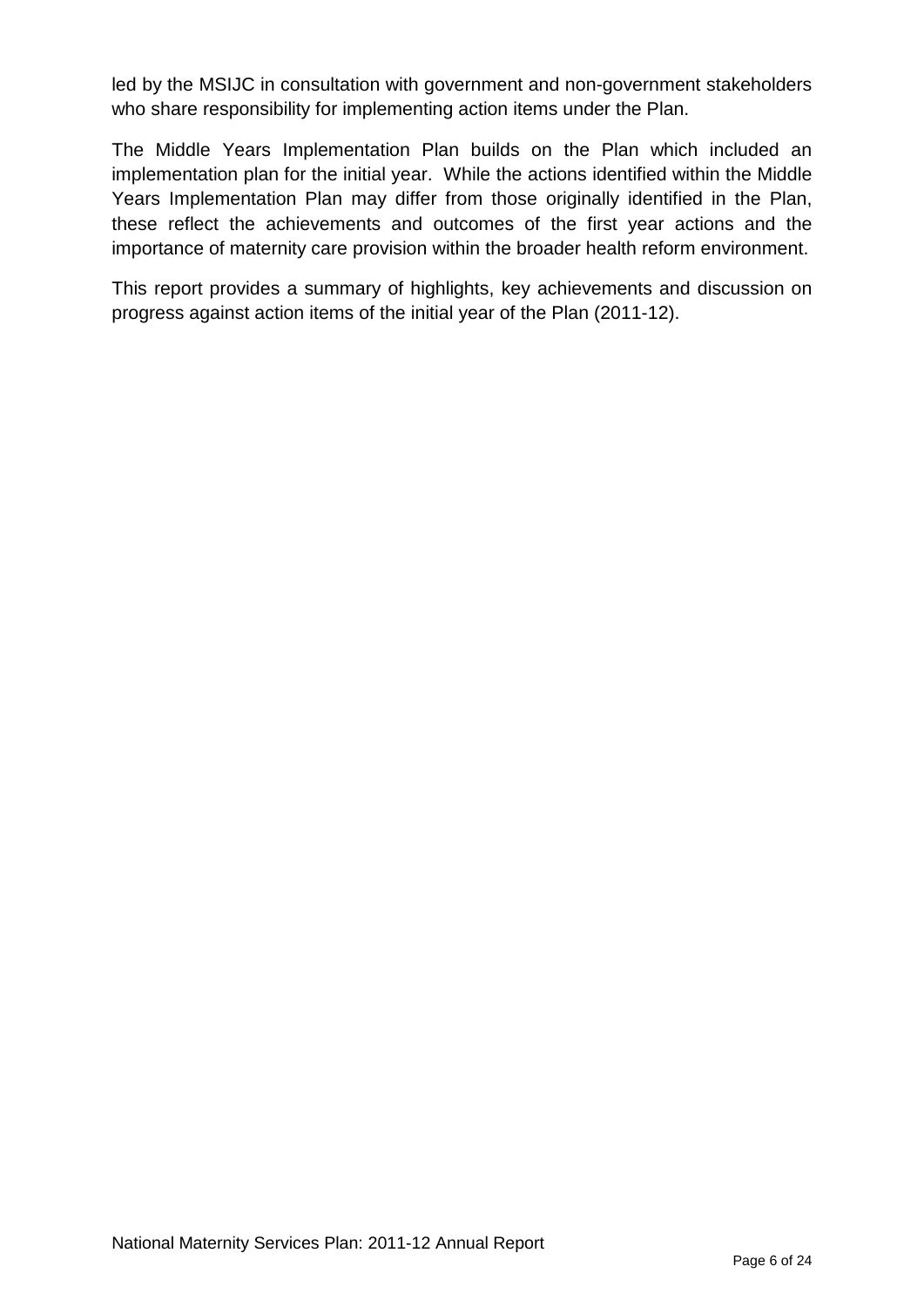# **PRIORITY 1 – ACCESS**

Access is the first priority of the Plan and actions include increasing access to:

- maternity information
- $\cdot$  local maternity care
- $\cdot$  high quality maternity care in rural and remote Australia.

## **PRIORITY 1 – ACCESS - KEY ACHIEVEMENTS OF 2011-2012**

Key achievements have included:

The national Pregnancy, Birth and Baby Helpline have reported a two fold increase in calls received.

The first ten *Core Maternity Indicators* have been developed and were endorsed by AHMAC on December 11, 2011.

Maternity care programs that utilise midwives to their full scope of practice are currently being expanded by jurisdictions.

The number of eligible midwives is 78, as of 30 June 2012.

All Australian governments are implementing strategies to develop consistent approaches to the implementation of clinical privileging; credentialing; and admitting rights for private midwives to public hospitals.

Rebateable services for Medicare Benefits Schedule (MBS) items for eligible midwives have been recorded as 18,770 up until 30 June 2012.

The Nursing Midwifery Board Australia approved the commencement of the Graduate Certificate in Midwifery through Flinders University, South Australia from July 2012, allowing midwives to complete a prescribing course for scheduled medicines and thus meet the requirements for 'eligibility'.

All jurisdictions will have amended their respective drugs and poisons legislation to allow eligible midwives access to prescribing rights by late 2012.

There has been an increase in the availability of publicly funded homebirth programs in Australia.

The MSIJC facilitated a national survey to ascertain the availability of access to antenatal care in a range of local community settings including rural and remote areas across Australia.

The Commonwealth has funded 285 services under the Medical Specialist Outreach Assistance Program Maternity Services in 2011-12.

# **PRIORITY 1 - PROGRESS REPORT**

#### **Pregnancy, Birth and Baby Helpline**

The *Pregnancy, Birth and Baby Helpline* (the Helpline) is a national service providing information, support and counselling for women, partners and their families 24 hours seven days a week. Directive and non-directive counselling is provided by qualified psychologists and social workers.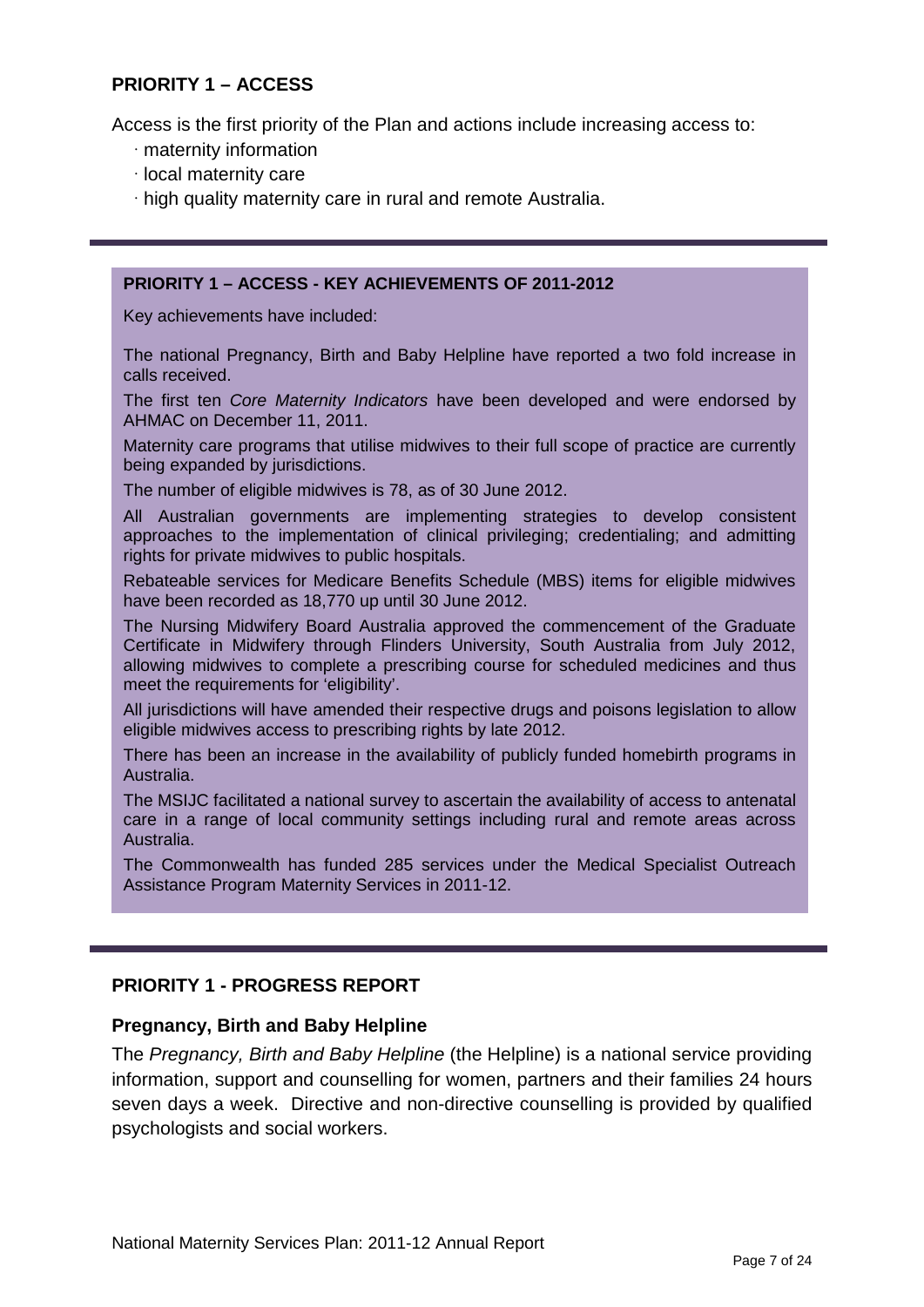Since its commencement on 1 July 2010, the Helpline has received more than 60,000 calls to May 2012 (a two-fold increase on the first year rate of 20,000 calls). The Helpline provides information and support about pregnancy, birth and the postnatal period for women and their families. A preliminary independent evaluation of the Helpline was completed in June 2012 and its recommendations are being considered by the Commonwealth Department of Health and Ageing.

# **Core Maternity Indicators**

The first ten *Core Maternity Indicators* have been developed and were endorsed by AHMAC on 11 December 2011. The indicators are:

- **1.** Women who smoke during pregnancy (before and after 20 weeks);
- **2.** Women who commence antenatal care in the first trimester;
- **3.** Episiotomy rates for all first births;
- **4.** APGAR score ≤ 6 at 5 minutes for live term infants;
- **5.** Selected primipara who undergo induction of labour;
- **6.** Selected primipara undergoing caesarean section;
- **7.** Selected primipara who have a spontaneous vaginal birth;
- **8.** Selected primipara who undergo an instrumental vaginal birth;
- **9.** Women having a general anaesthetic for a caesarean section; and
- **10.** Babies with birth weight less than 2,750g delivered after 40 or more weeks (280 days).

The MSIJC has contracted the Australian Institute of Health and Welfare to produce a bulletin, by late 2012, reporting against these indicators. The bulletin will disaggregate indicators by state and territory and peer groupings, as well as providing clinical commentary.

# **Models of Care**

Increasing access to the range of maternity care models available to all Australian women, in particular those in rural and remote areas, is a priority under the Plan. Continuity of care programs and midwifery led models of care are increasing across Australia with models ranging from caseload/team models to continuity of antenatal and postnatal care. Maternity care programs that utilise midwives to their full scope of practice are currently being expanded by jurisdictions.

## **Progress Snapshot**

The NSW Ministry of Health has drafted a Toolkit for Establishing Midwifery Continuity of Carer Models in NSW which, once finalised, will be distributed to Local Health Districts to assist in designing continuity of carer models appropriate for local needs. NSW will continue to implement the Towards Normal Birth policy to facilitate access to midwifery continuity of carer programs.

The Canberra Midwifery Program at the Canberra Hospital Birth Centre provides caseload midwifery to 25% of all women who birth at the Centre and in 2011 introduced the Continuity of Care Model (CatCH Program). This program increases access by 12% and is offered to women of all risk.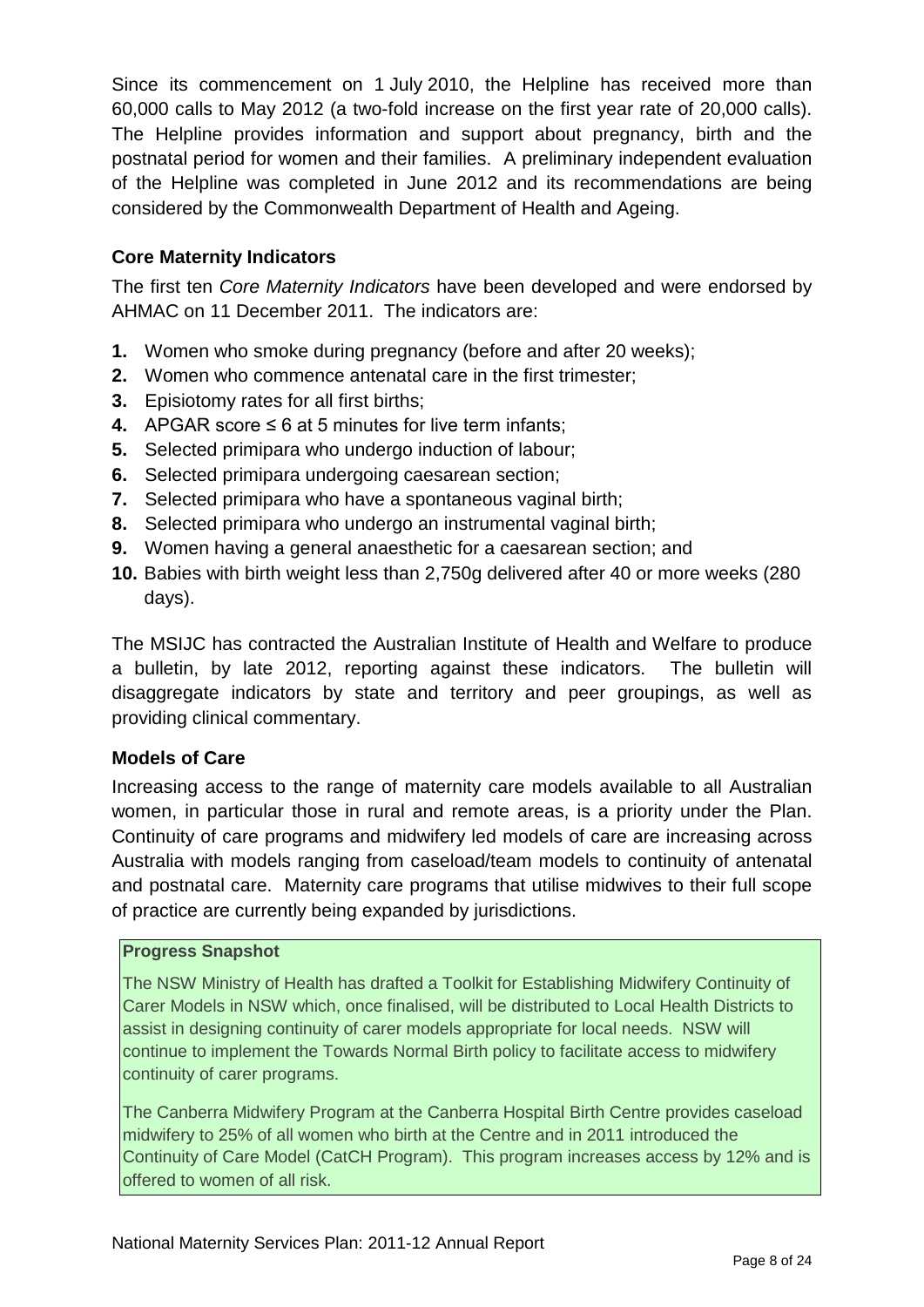A Group Midwifery Practice for low risk women was established in June 2012 at the Royal Hobart Hospital, Tasmania. Team midwifery and 'Know you Midwifery' models are also well established in each of Tasmania's Area Health Services.

The NT is continuing to develop and expand midwifery-managed models of care for normal risk women through: an increase in the number of midwives working in a caseload model at the Royal Darwin Hospital Birth Centre; expansion of the Midwifery Group Practice at Alice Springs Hospital; and increasing the number of Remote Area Midwife positions.

Queensland is progressing a plan that 10% of births occur in a continuity of midwifery care model by the end of 2012. Midwifery led models of care continue to be established across Queensland including caseload/team models and continuity of antenatal and postnatal care.

Two Victorian health services, namely the Royal Women's Hospital (COSMOS) and Barwon Health (WAVE), have evaluated their public caseload models of midwifery care. Results indicated improved clinical outcomes (including decreased caesarean section, epidural, and episiotomy rates; and reduced postnatal hospital stays) and increased satisfaction of women related to the care received during pregnancy, labour and birth.

The WA South Metropolitan Area Health Service has developed a maternity services plan that includes midwifery led care, including two (2) country regions. The Women's and Newborns Health Service at the King Edward Memorial Hospital is developing an implementation plan for midwifery led continuity of care models for women irrespective of risk.

The Aboriginal Maternal and Infant Care (AMIC) model is being rolled out across SA to increase access to culturally focused care for Aboriginal and Torres Strait Islander women from the confirmation of pregnancy to six weeks after birth. SA women have access to midwifery models of care through Midwifery Group Practices in metro areas and midwifery led models through Country Health SA.

## **Collaborative Arrangements**

Since the introduction of Medicare Benefits Schedule items for eligible midwives on 1 November 2010, there has been a gradual but steady increase in the number of eligible midwives that have successfully established collaborative arrangements and are providing Medicare rebateable services to their clients. To 30 June 2012, 78 midwives had provided 18,770 Medicare-rebateable services.

In November 2011, Healthcare Management Advisors conducted a survey of stakeholder (midwives and obstetricians) experiences of collaborative arrangements on behalf of the Department of Health and Ageing. The survey will be completed again in late 2012 to provide a comparison for the Overarching Evaluation of the Commonwealth's *Improving Maternity Services Budget Package 2009-10* which will be completed by June 2013*.* One of the preliminary findings is the ongoing difficulty midwives have experienced in establishing collaborative arrangements with individual medical practitioners, as required under the legislation. The Commonwealth is closely monitoring collaborative arrangements to identify issues of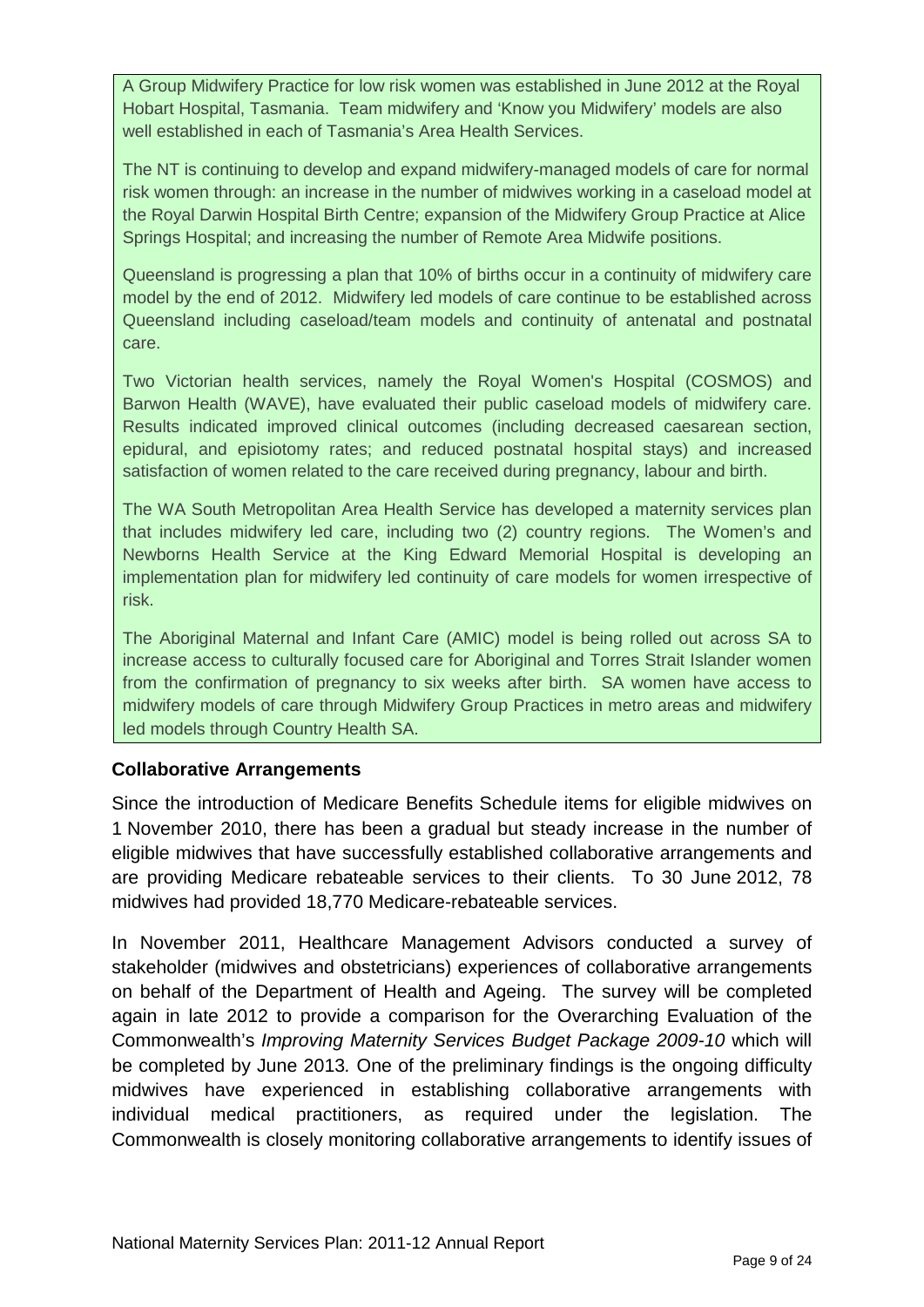access or impediments to collaboration, including ongoing stakeholder engagement and monitoring complaints, enquiries and data on the uptake of the measure.

The lack of credentialing and admission rights for midwives was also identified as an issue. Jurisdictions are working to progress local models of care to support women to have access to more choice of maternity models of care including access to privately practicing midwives. A considerable amount of work has been undertaken within jurisdictions to facilitate access for eligible midwives into health services.

## **Prescribing Course for Scheduled Medicines**

**Since 1 November 2010, the Pharmaceutical Benefits Schedule (PBS) has listed certain medicines that can be prescribed by endorsed midwives. In order to be eligible for a PBS prescriber number, the Nursing and Midwifery Board of Australia requires midwives to complete a prescribing course for scheduled medicines which has been accredited by the Australian Nursing and Midwifery Accreditation Council. On 20 April 2012, the Nursing and Midwifery Board of Australia approved the Graduate Certificate in Midwifery through Flinders University, South Australia from July 2012.** 

The majority of jurisdictions have now amended their respective drugs and poisons legislation to enable eligible midwives to prescribe, administer and supply scheduled medicines, with the remaining jurisdictions expecting to pass relevant legislation by late 2012.

Australian women continue to identify continuity of carer as one of the most important factors influencing their decision on maternity care options. All Australian governments have committed to expanding continuity of carer models through the development of consistent approaches to the implementation of clinical privileging; credentialing; and admitting rights for private midwives to public hospitals.

#### **Progress Snapshot**

SA has undertaken a pilot project to develop generic protocols for clinical privileges and admitting rights for eligible midwives. This is due for completion in September 2012.

The ACT has established the ACT Maternity Services Advisory Network to progress clinical privileging; credentialing; and admitting rights for private midwives to public hospitals.

Queensland has credentialed private practice midwives with visiting rights to a public hospital. Queensland Health has also implemented a state-wide project aimed at increasing access to public hospitals for private midwives.

WA has drafted a state-wide policy for clinical privileging and scope of clinical practice which is currently being reviewed by the Office of Safety and Quality in Health. An access agreement has been developed for eligible midwives and health services. FAQ sheets have been developed for consumers and health services.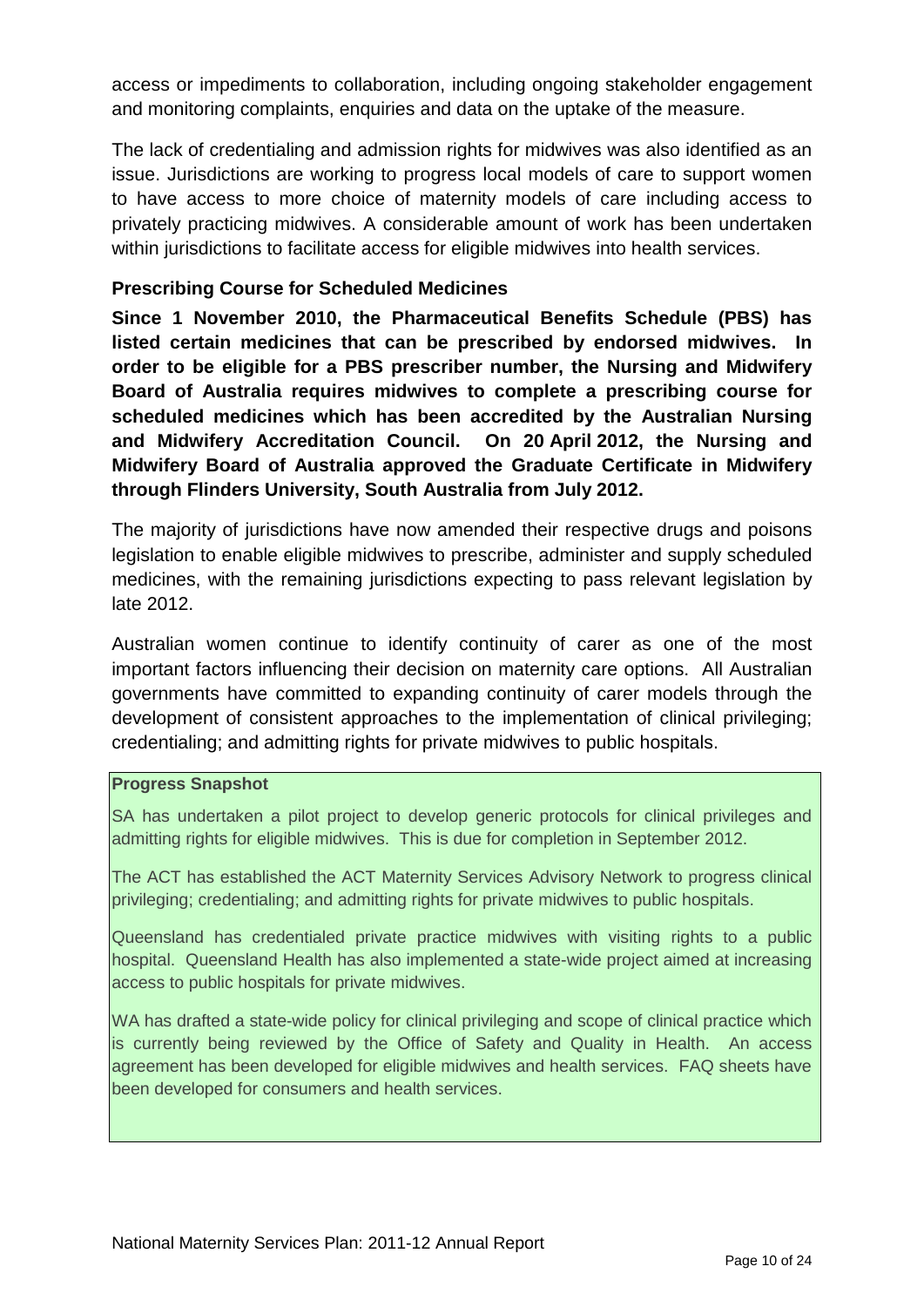Victoria is finalising a framework to provide guidance to health services on collaborative arrangements with eligible midwives. *Credentialing and Defining Scope of Clinical Practice*  for Medical Practitioners in Victorian Health Services is also being revised to include eligible midwives.

Tasmania will extend the current credentialing framework for health professionals to include eligible midwives.

NSW has drafted a policy on *Clinical Privileging for Privately Practicing Midwives* which includes a consultation process with stakeholders

# **Access to Public Antenatal Care Services**

In late 2011- early 2012, the MSIJC contracted a private provider to conduct a national survey on the availability of access to antenatal care in a range of local community settings including rural and remote areas across Australia. The project found that: the distribution of the acute service system is a key determinant of women's access to antenatal services; barriers to access are not confined to rural and remote communities, instead socio-economic variation and location appear to play a significant role; and sustaining an appropriate workforce is a defining issue for the continuing supply of antenatal care. These findings will provide information for jurisdictions in the development of mechanisms as per the middle years' actions to increase access to antenatal care services in local community settings.

# **Publicly Funded Homebirth**

The Plan identified a continuing demand for publicly funded homebirth services to be made available within a safe and high quality health system. States and Territories are continuing to investigate or increase the availability of publicly funded homebirth programs.

### **Progress Snapshot**

NSW provides publicly funded homebirth at five sites with new services having commenced at the Royal Hospital for Women and a trial commencing in the North Coast Local Health District.

Victoria's two publicly funded homebirth pilot projects were independently evaluated in early 2012. The outcomes of the evaluation will inform Victoria's future views of this model of care.

SA offers publicly funded planned homebirth programs at the Lyell McEwin Hospital; the Women and Children's Hospital; and the Flinders Medical Centre.

Tasmania is planning to undertake a review of existing publicly funded homebirth models throughout Australia.

WA has implemented a new policy for publicly funded homebirth and an Operational Directive which requires area health services to provide access to publicly funded midwives to provide continuity of care should transfer from homebirth to hospital be required. Publicly funded homebirth programs are being expanded to include the South-west region of WA.

The NT has publicly funded homebirth programs in Alice Springs and Darwin.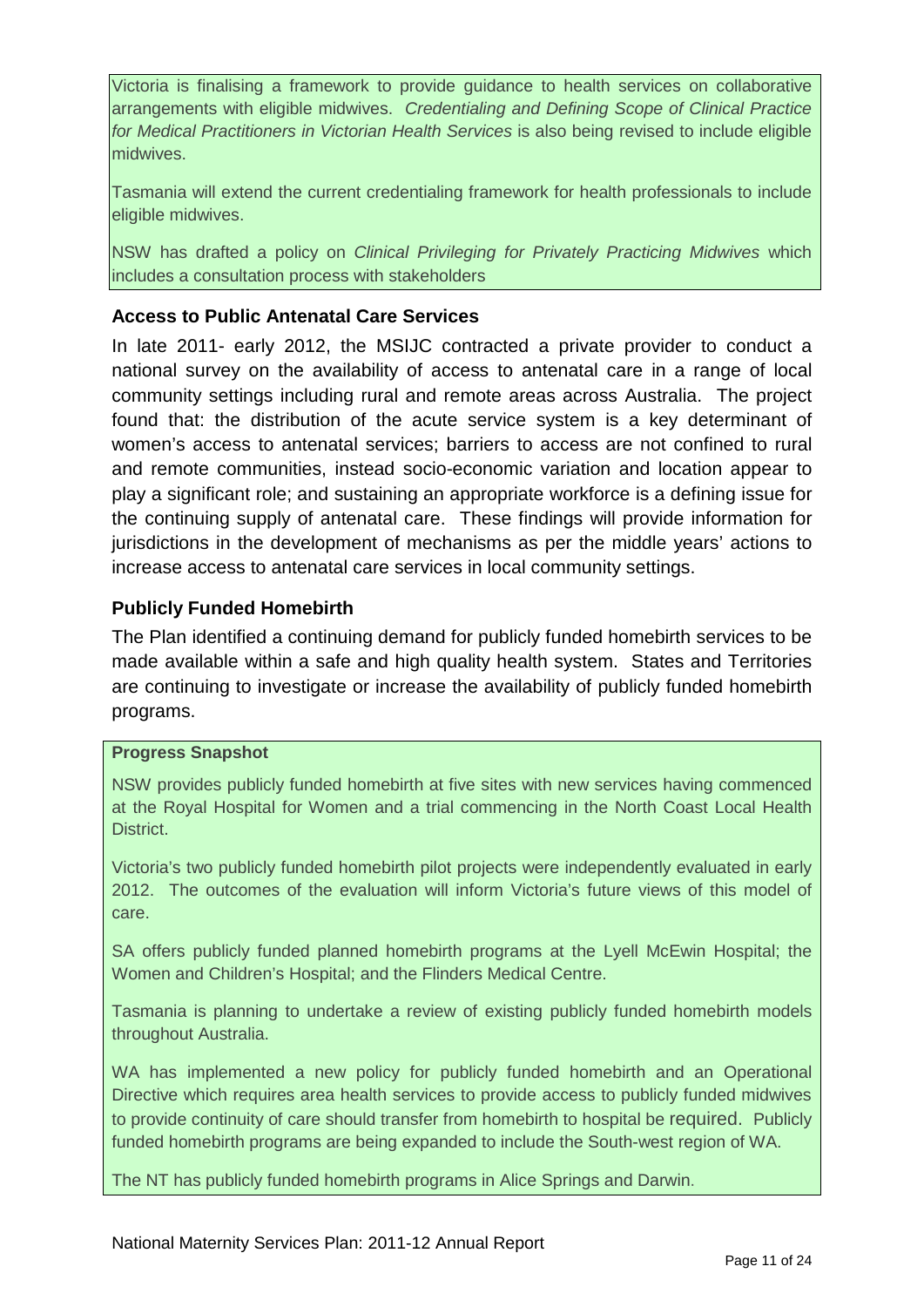# **Community Based Care**

A primary objective of the Plan is to provide women who live in rural and remote Australia with access to maternity care provided close to home and supported by a safety and quality framework, a network of referral and consultation and outreach services.

In the last year MSIJC has facilitated a nationwide survey of remote location service providers to ascertain the characteristics of successful community based care. The results of this survey will be made available later in 2012.

## **Medical Specialist Outreach Assistance Program Maternity Services**

The expansion of the Commonwealth funded Medical Specialist Outreach Assistance Program Maternity Services aims to increase and improve access to high quality, safe, evidence-based maternity care for women and their families in rural and remote communities. This complements services already provided in jurisdictions.

For the period 1 July 2011 to 30 June 2012, 285 services, including 11,428 patient contacts, were delivered nationally under the Medical Specialist Outreach Assistance Program Maternity Services initiative. These included visits by 23 different types of health professionals including: Aboriginal Midwifery Managers; Neonatologists; Obstetricians; Psychologists; Occupational Therapists; Midwife Clinical Specialists; Lactation Consultants; and Sonographers. These services are in addition to services provided under the core Medical Specialists Outreach Assistance Program and those provided by state and territory governments.

The Medical Specialist Outreach Assistance Program Maternity Services funding in Tasmania has also supported expanded services for rural communities including antenatal and postnatal care, midwifery, lactation and obstetric care.

## **The National Strategic Framework for Rural and Remote Health**

*The National Strategic Framework for Rural and Remote Health* was released by AHMAC on 27 April 2012. The Framework promotes a national approach to policy, planning, design and delivery of health services in rural and remote communities. Further to this, the Framework recognises the unique challenges of providing health care (including maternity services) in rural and remote Australia and the importance of providing timely access to safe and quality health care services to all Australians, regardless of where they live. The Rural Health Standing Committee has liaised with the MSIJC to provide regular feedback on the Framework to promote a shared understanding and collaborative approach to its implementation.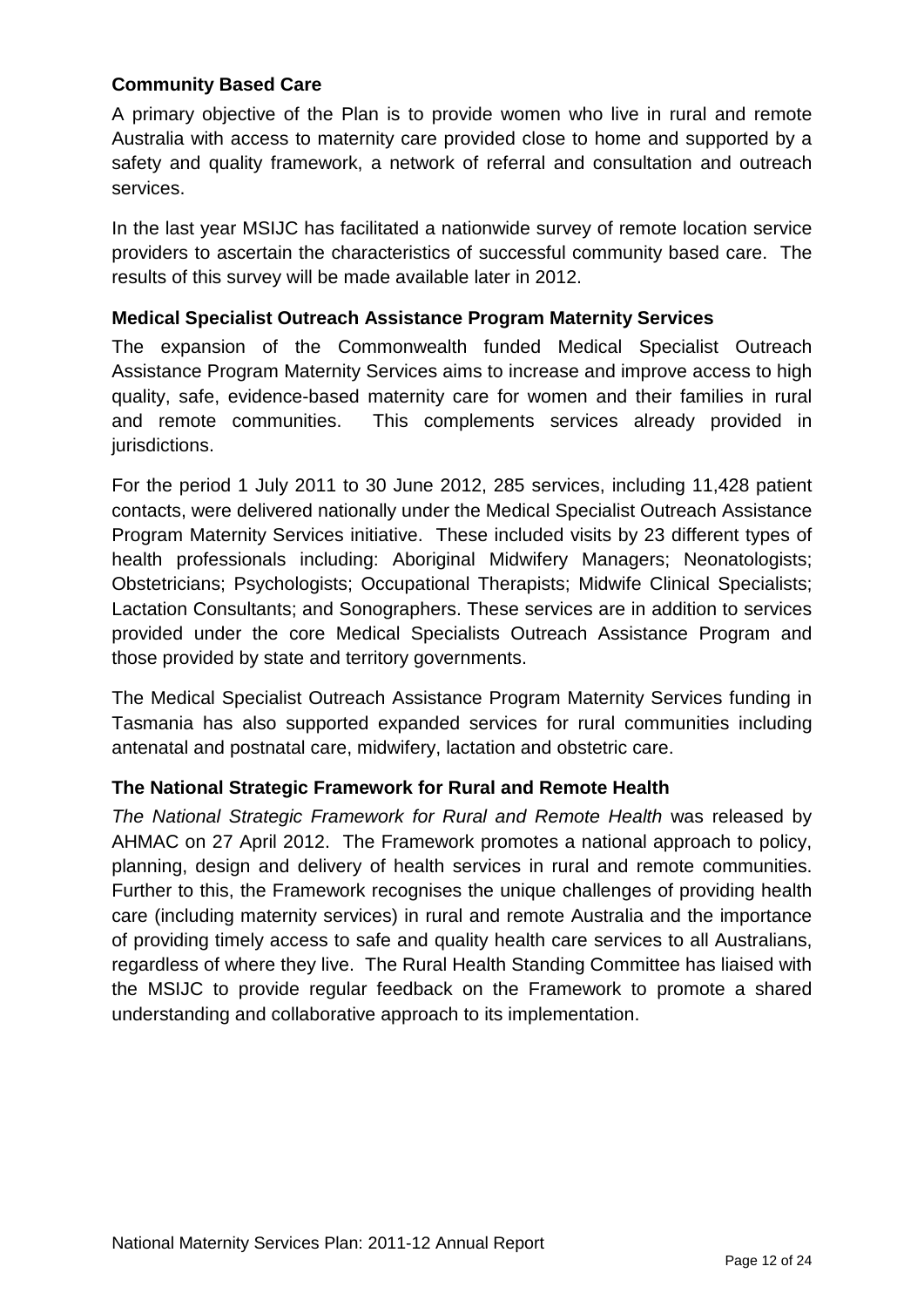# **PRIORITY 2 – SERVICE DELIVERY**

Service delivery actions from the Plan aim to ensure:

- maternity services are high-quality and evidence based
- the further development and expansion of culturally competent maternity care for Aboriginal and Torres Strait Islander people
- maternity services are appropriate for women who may be vulnerable due to medical, socioeconomic and other risk factors.

#### **PRIORITY 2 – SERVICE DELIVERY - KEY ACHIEVEMENTS OF 2011-12**

Key achievements have included:

- The first module of national evidence-based guidelines for antenatal care (covering the first trimester) was endorsed by AHMAC on 10 April 2012.
- The MSIJC in conjunction with the National Perinatal Epidemiology and Statistics Unit and the Australian Institute of Health and Welfare, is facilitating the development of a national Maternal Mortality and Morbidity Report which aims to produce a standardised national report on maternal mortality.
- The MSIJC has facilitated the development of a report identifying the characteristics of culturally competent maternity care.
- The MSIJC has, in conjunction with the Sax Institute, facilitated the development of a literature review of international evidence-based examples of birthing on country programs. This literature review will help inform the development of a Birthing on Country model of care for Australia.
- All jurisdictions are supporting the National Perinatal Depression Initiative, undertaking a variety of activities along with additional jurisdiction-funded programs aimed at supporting women with mental health issues.

## **PRIORITY 2 - PROGRESS REPORT**

#### **First Trimester Antenatal Care Guidelines**

The first module of national evidence-based guidelines for antenatal care will be considered by AHMAC in late 2012. The *Clinical Practice Guidelines Antenatal Care — Module I* present woman-centred, evidence-based advice for health professionals providing care of pregnant women in the first trimester. These guidelines focus on:

- ensuring cultural safety;
- promoting consistency of care;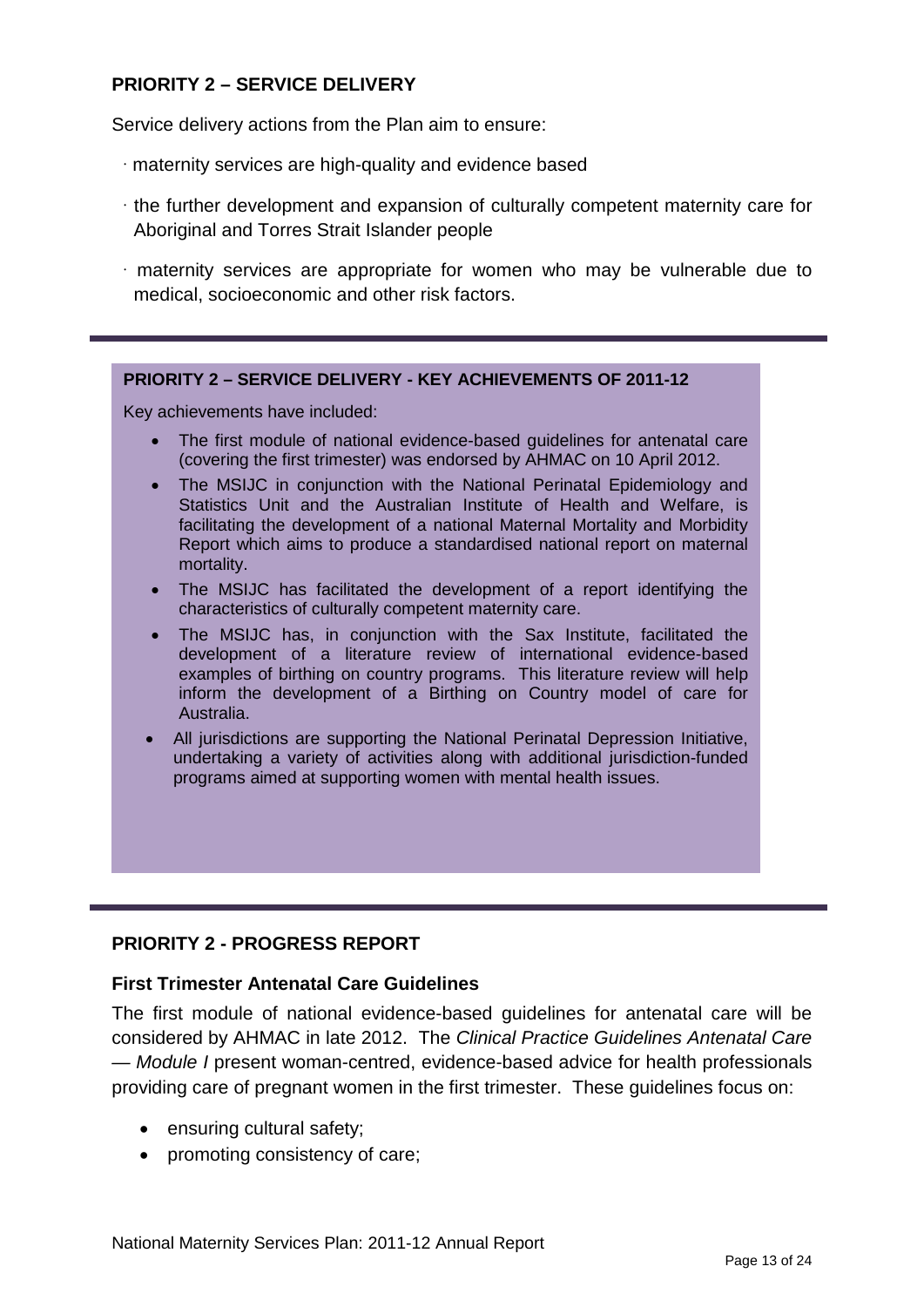- enabling the woman to make informed decisions and choices about assessments and tests;
- improving the experience and outcomes of antenatal care for all families.

# **Maternal Mortality and Morbidity Report**

The Plan indicates the need to develop national databases to: support the implementation of performance benchmarks; ensure that data definitions enable appropriate and valid data collection; ensure definitions are consistent across jurisdictions and services; and provide national data on primary maternity care.

The MSIJC is facilitating the Maternal Morbidity and Mortality Project. This project is a component of the National Maternity Data Development Project being undertaken by the National Perinatal Epidemiology and Statistics Unit in affiliation with the Australian Institute of Health and Welfare and funded by the Commonwealth Department of Health and Ageing through the Improving Maternity Services Budget package 2009-10.

This project aims initially, to produce a standardised national report on maternal mortality.

# **Culturally Competent Maternity Care**

The Plan identifies that particular attention be given to improving birth outcomes for Aboriginal and Torres Strait Islander people, and the development and expansion of culturally competent maternity care.

In 2011, the MSIJC engaged the Sax Institute to complete a literature review of international evidence-based examples of birthing on country programs. This literature review will help inform in the development of a Birthing on Country model of care for Australia.

On 4 July 2012, a Birthing on Country Workshop was held by the MSIJC in collaboration with the Central Australia Aboriginal Congress in Alice Springs bringing together policy makers, Aboriginal and Torres Strait Islander elders and key maternity services stakeholders. The workshop was a successful collaboration of Aboriginal women leaders and jurisdictional maternity health service leaders and resulted in the commitment to a Birthing on Country national reform.

The next steps will be the development of the Birthing on Country Framework which will assist States and Territories in considering the implementation of a Birthing on Country model of care in their jurisdictions.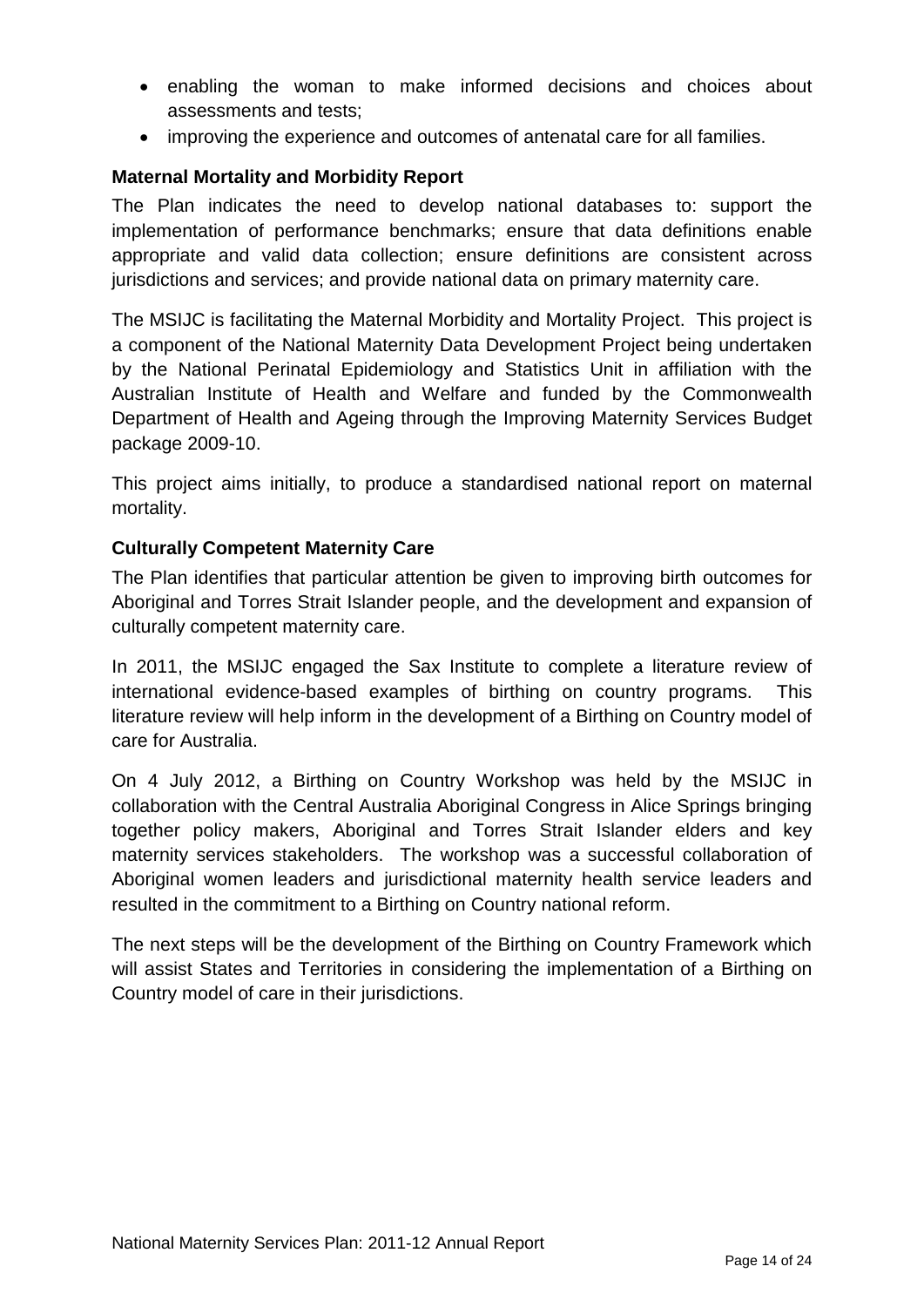#### **Progress Snapshot**

In 2011, the MSIJC facilitated the development of a report identifying the characteristics of culturally competent maternity care. The report is aimed at supporting health services to maximise their effectiveness in providing maternity services to Aboriginal and Torres Strait Islander women and their families. It is anticipated that the report will be endorsed by AHMAC later in 2012.

In 2011, the MSIJC engaged the Sax Institute to complete a literature review of international evidence-based examples of birthing on country programs. This literature review will help inform in the development of a Birthing on Country model of care for Australia.

## **National Perinatal Depression Initiative**

The National Perinatal Depression Initiative continues to provide a range of measures to screen for and support women who experience perinatal depression as well as providing training and education for the maternity workforce. All jurisdictions are supporting this initiative, undertaking a variety of activities along with additional jurisdiction-funded programs aimed at supporting women with mental health issues.

The WA State wide Perinatal Infant Mental Health Steering Group, in partnership with the Women's and Newborns Health Network, is developing the *Perinatal and Infant Mental Health Model of Care and Service Delivery*.

#### **Progress Snapshot**

The ACT Health Directorate has established formal referral pathways for perinatal women with depression and mental health including family centred care support and follow-up through ongoing collaboration with the Perinatal Mental Health Team, non-government organisations and other community services.

In NSW, three new specialist perinatal and infant mental health teams and a state-wide Outreach Perinatal Service have been established to provide pregnant women and those caring for a baby with options for evidence-based and highly specialist mental health care if required.

Queensland has committed significant funds to 13 health services to enhance their capacity for specialist mental health services to work in partnership with the primary care sector to provide a care pathway for women screened with moderate to high risk of perinatal disorders.

Victoria has implemented formal referral pathways for women receiving maternity care in rural areas of the state.

Tasmania has implemented a single access point (Gateway Services) for referral of clients who need additional services.

SA has developed referral pathway guides which are used throughout the state by clinicians conducting antenatal and postnatal screening.

Training, mentoring and supervision of staff in perinatal mental health screening is being rolled out across the NT and work is taking place to ensure that psycho-social and screening tools for Aboriginal and Torres Strait Islander clients are culturally appropriate.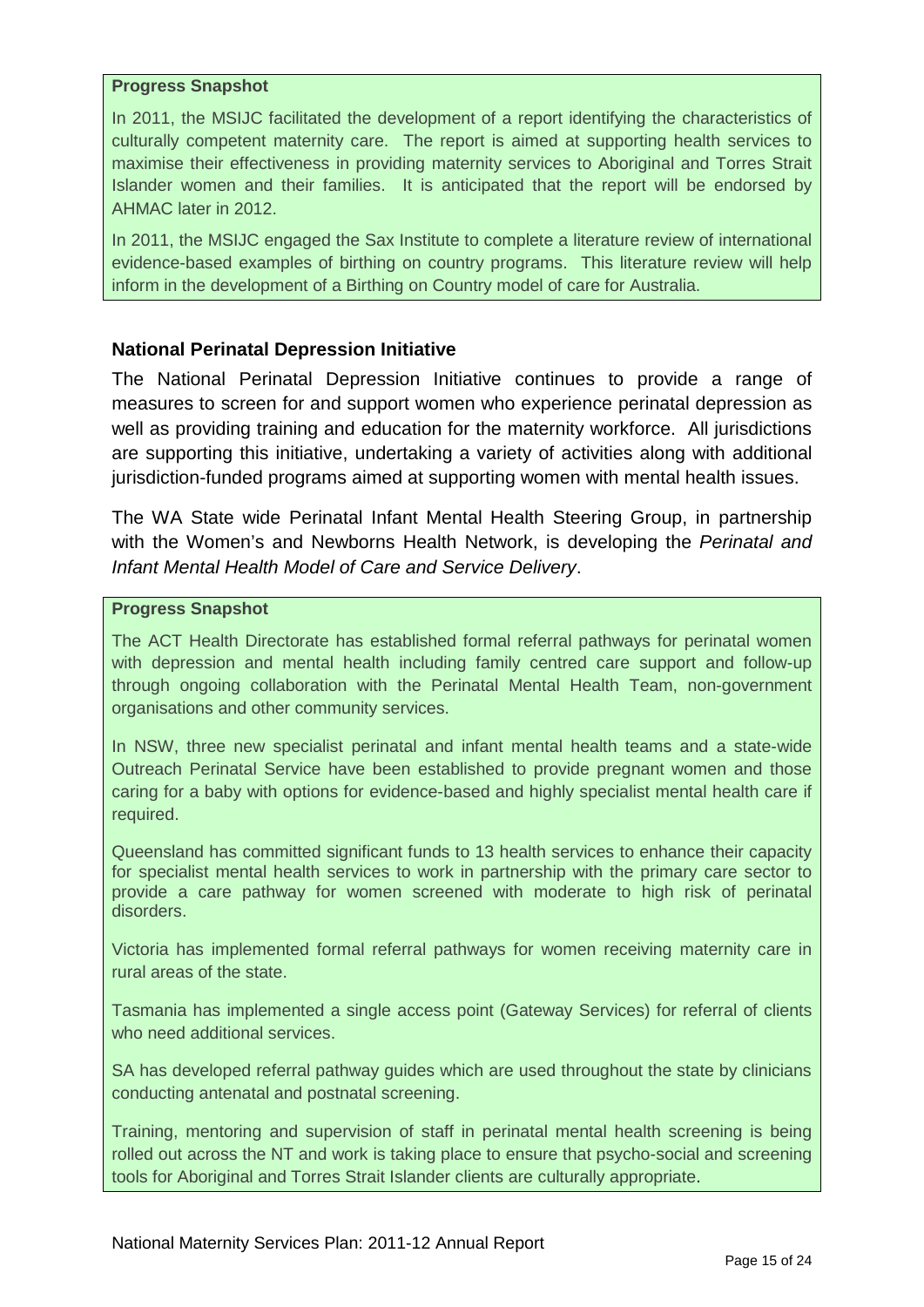WA has a dedicated Perinatal Mental Health Unit (WAPMHU) that coordinates initiatives and provides information to consumers and health professionals regarding the mental health of parents and families. WAPMHU has developed a Perinatal and Infant mental Health Strategic Framework which is being delivered as an integrated perinatal and infant mental health model of care across the state.

Jurisdictions are continuing to expand the range of programs providing evidencebased maternity care for at-risk pregnant women.

#### **Progress Snapshot**

The ACT Health Directorate has introduced the Pregnancy Enhancement Program at the Canberra Hospital to support the identified needs of women with substance use issues; women from culturally and linguistically diverse groups; and young mothers.

Tasmania is implementing a range of programs to support at-risk women including the provision of Smoking Cessation Coordinators at each Area Health Service; and services to support the care of obese women and promote lifestyle change during and between pregnancies.

Queensland has developed a guideline on obesity in the Maternal and Neonatal Clinical Guideline Program; and an online resource on alcohol, tobacco and other drugs intervention.

NSW is implementing a range of initiatives targeting at risk women including the Aboriginal Maternal and Infant Health Service linking women identified in the antenatal period to culturally appropriate mental health and drug and alcohol support.

Victoria is continuing to implement the Healthy Mothers Healthy Babies Program in eight metropolitan local government areas experiencing high demand and high socioeconomic disadvantage.

SA has completed a literature review of evidence based maternity programs for at risk women with the aim of establishing an evaluation process for each of these programs.

NT is continuing to expand continuity of care midwifery models for Aboriginal and Torres Strait Islander women and families with identified risk living in remote areas.

WA has launched an e-learning package for health professionals about co-sleeping and safe sleeping. WA has also expanded the Women's and Newborns Drug and Alcohol Service to include an outreach antenatal service for women who are incarcerated. A telehealth program has been funded within the tertiary hospital to provide an antenatal care program for high risk women (where appropriate) and provide some of their antenatal care. This has been particularly successful for women with Diabetes in pregnancy. In the last 12 months 30 women from rural and remote WA including Christmas Island have received diabetes antenatal care using telehealth with significant reductions in the cost of transport etc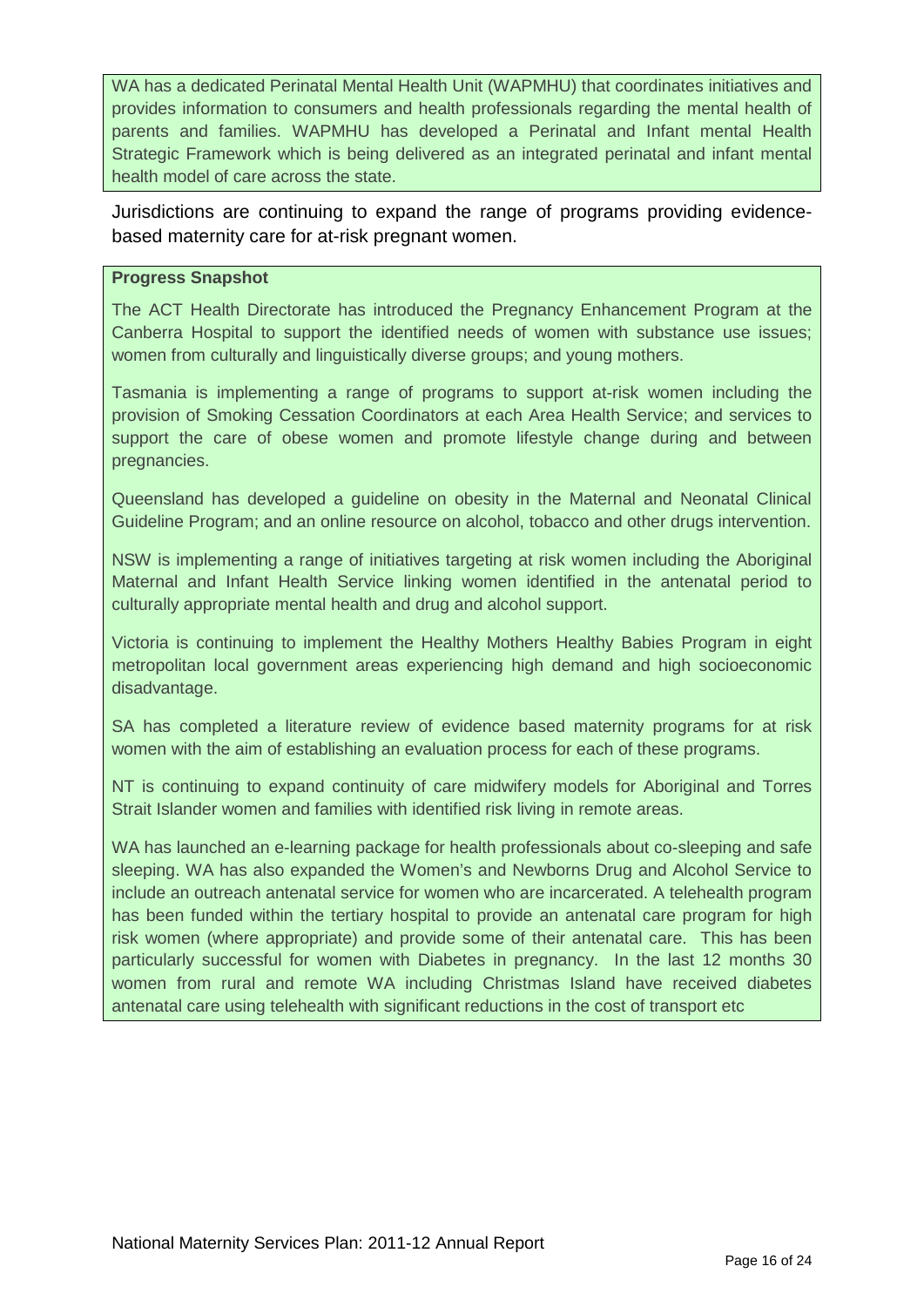# **PRIORITY 3 – WORKFORCE**

The successful implementation of the Plan is dependent on the availability of:

- an appropriately trained & qualified maternity workforce
- ⋅ a well-developed and supported Aboriginal and Torres Strait Islander maternity workforce
- $\cdot$  a well-developed and supported rural and remote maternity workforce
- ⋅ Interdisciplinary collaboration with maternity care workers.

# **PRIORITY 3 – WORKFORCE - KEY ACHIEVEMENTS OF 2011-12**

Key achievements have included:

- In April 2012, Health Workforce Australia released *Health Workforce 2025*, which included supply and demand projection information on health professionals including midwives.
- The Nursing and Midwifery Board of Australia has approved Flinders University, South Australia to provide a course for midwives to secure the necessary qualifications in scheduled medicine prescribing to meet the requirements for endorsement as an eligible midwife.
- The Health Workforce Australia report, *Aboriginal and Torres Strait Islander Health Worker Final Report – Growing Our Future*, was noted by the Standing Council on Health on 27 April 2012.
- Jurisdictions are also supporting the increase in the number and capacity of Aboriginal and Torres Strait Islander people in the maternity workforce across all disciplines and qualifications.

# **PRIORITY 3 - PROGRESS REPORT**

### **Midwifery Workforce**

A number of actions in this section of the Plan fall under the auspices of Health Workforce Australia. In April 2012, Health Workforce Australia released *Health Workforce 2025*, which included supply and demand projection information on health professionals including midwives. Health Workforce Australia identified that significant data limitations prevent a detailed understanding of future trends in the midwifery workforce in this report. Health Workforce Australia are therefore working with the Australian Health Practitioner Regulation Agency and the Nursing and Midwifery Board of Australia to improve the workforce survey conducted as part of the national registration process to ensure more accurate future planning work.

## **Eligible Midwives**

Health Workforce Australia is also continuing to work with the Australian Health Practitioner Regulation Agency and the Nursing and Midwifery Board of Australia to develop an agreed approach to monitoring the number of eligible midwives registering through the National Registration and Accreditation Scheme.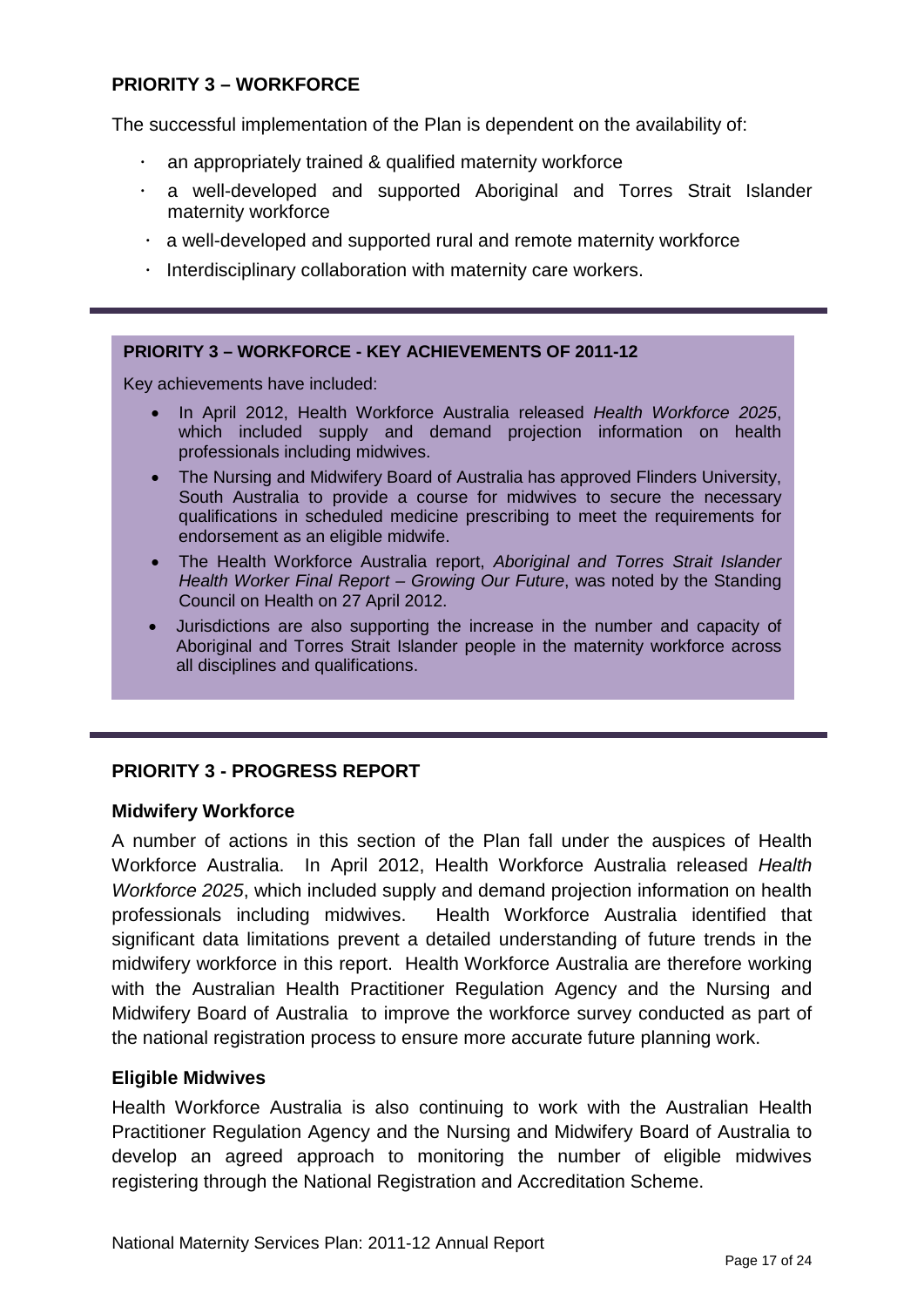**As noted above, the Nursing and Midwifery Board of Australia has approved the delivery of the Graduate Certificate in Midwifery by Flinders University from July 2012 which will provide participating midwives with the necessary qualifications in scheduled medicine prescribing to meet the requirements for endorsement as an eligible midwife. Commonwealth funded scholarships have been made available through the Australian Nursing and Midwifery Council for midwives undertaking this course.**

## **Aboriginal and Torres Strait Islander Workforce**

The Plan has a specific focus on strengthening and supporting the Aboriginal and Torres Strait Islander workforce.

Nationally, the Health Workforce Australia report, *Aboriginal and Torres Strait Islander Health Worker Final Report – Growing Our Future*, was noted by the Standing Council on Health on 27 April 2012. The Report makes 27 recommendations which Health Workforce Australia will use to investigate opportunities to increase the participation of Aboriginal and Torres Strait Islander people in the health workforce, including those working in maternity services.

Jurisdictions are also supporting the increase in the number and capacity of Aboriginal and Torres Strait Islander people in the maternity workforce across all disciplines and qualifications.

#### **Progress Snapshot**

Queensland is providing increased support for Indigenous women to qualify as midwives through a joint project between Townsville Hospital and Health Service and Griffith University. Queensland is also increasing collaboration between maternity services and Aboriginal Medical Services through partnership agreements.

The NT continues to prioritise the inclusion of Aboriginal and Torres Strait Islander people in the workforce in order to address cultural safety and language barriers.

Victoria currently has 13 Koori Maternity Services (11 within Aboriginal Community Controlled Health Organisations) operating to provide culturally appropriate care to Aboriginal and Torres Strait Islander women.

## **Rural and Remote Workforce**

The Commonwealth funded Specialist Obstetrician Locum Scheme (SOLS) and the General Practitioner Anaesthetist Locum Scheme (GPALS) continues to provide locum support for specialist and GP obstetricians and GP anaesthetists in rural and remote locations. In the 2011-12 financial year, subsidised locum relief was provided through 116 specialist and GP obstetrician placements; and 32 GP anaesthetist placements.

The Australian Government also funds the Nursing and Allied Health Rural Locum Scheme which provides locum placements for up to 14 days to enable nurses, midwives and eligible allied health workers in rural areas to take leave and enabling organisations to back-fill their positions to support ongoing service delivery.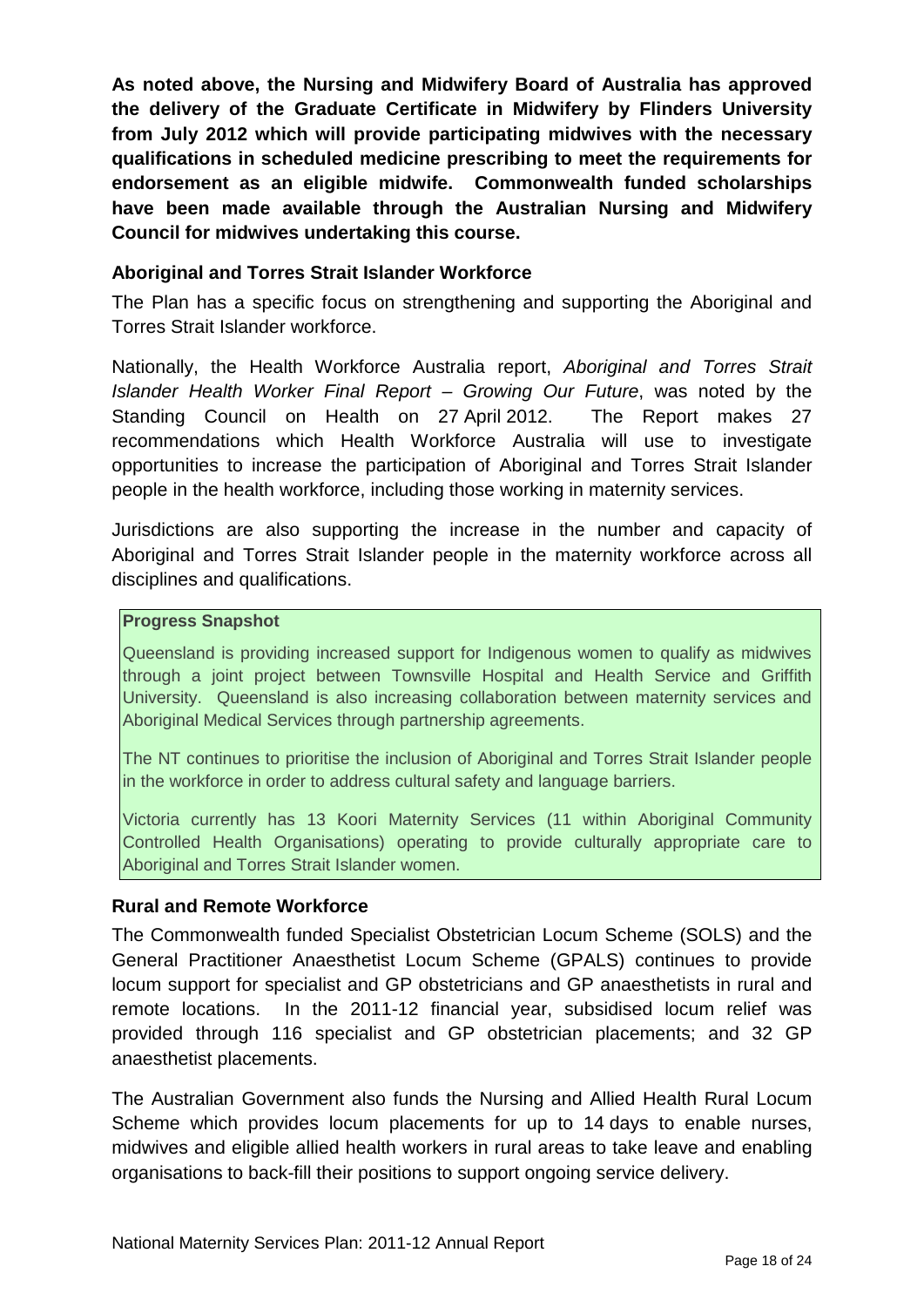Australian Government Scholarships for GP obstetricians and anaesthetists continue to be well subscribed with 26 obstetric scholarships and 16 anaesthetics scholarship awarded in the 2012 training year.

To provide education and support to Australia's rural and remote maternity workforce, jurisdictions have developed a range of programs that are appropriate for their own specific needs and situations.

## **Progress Snapshot**

The NSW Maternity Support Network provides compulsory on-site perinatal care training supported by an electronic based training system, for all obstetricians, registered midwives and student midwives working in the public health system. NSW also provides "Train the Trainer" workshops to support local clinicians to provide these education programs locally.

Ultrasound pregnancy dating education has been made available locally to maternity care providers working in remote settings in the NT.

The Victorian Government has committed to building the capacity of rural maternity services through significant investment in the education of the rural workforce including: supporting postgraduate studies for midwives and rural GPs; and activities to improve the retention of existing rural midwives.

Queensland Health provides an 'imminent birth' education program for Registered Nurses and GPs; scholarships and cadetships for student midwives; a rural GP obstetrician training scheme; and Midwifery Practice Review scholarships for midwives working in or intending to work in continuity of care models.

SA delivers a range of education and training programs including: an outreach education program to SA country hospitals in the care/resuscitation of newborns; online and face-toface cardiotocograph education for all maternity care providers; and perinatal competency education for country maternity sites.

The Statewide Obstetric Support Unit in WA facilitates training and education in regional, rural and remote areas of the state. These include Train the trainer programs to support local services. Programs are delivered face to face and via e-learning. WA has established a strong GP procedural obstetrics program including a mentoring program once the DRANZCOG or advanced DRANZCOG training has been completed.

# **Core Competencies and Education Framework for Primary Maternity Services in Australia**

The MSIJC, in conjunction with the National Health Workforce Taskforce, have finalised the development of the *Core Competencies and Education Framework for Primary Maternity Services in Australia* and AHMAC has commenced implementation of the Framework in collaboration with Health Workforce Australia. The Framework identifies key skills; knowledge, behaviours and attitudes required for core primary maternity service providers in Australia and provide a mechanism to assist meeting these requirements through education and upskilling.

# **National Guidance for Collaborative Maternity Care**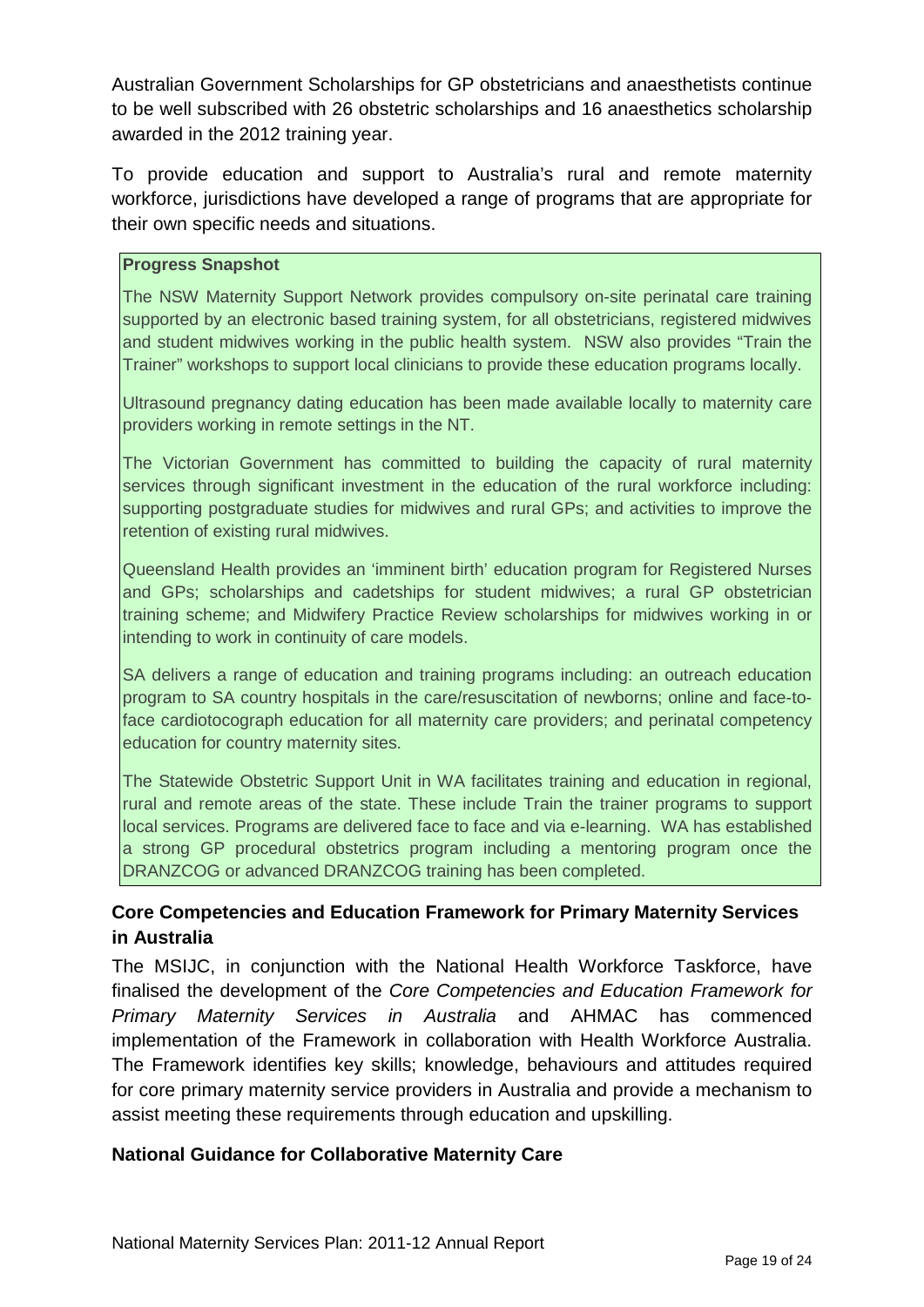Various jurisdictions are also making use of the *National Guidance for Collaborative Maternity Care* (the Guidance) in the development of maternity care policy.

## **Progress Snapshot**

The ACT Health Directorate has distributed the Guidance for Collaborative Maternity Care to all maternity care providers in the ACT.

NSW Health uses the Guidance in the development of policies that support collaboration between midwives, GPs and obstetricians.

WA Health has distributed the Guidance for Collaborative Maternity care to all maternity care providers including NGO's in WA and provides the underpinning framework for policy development within maternity services.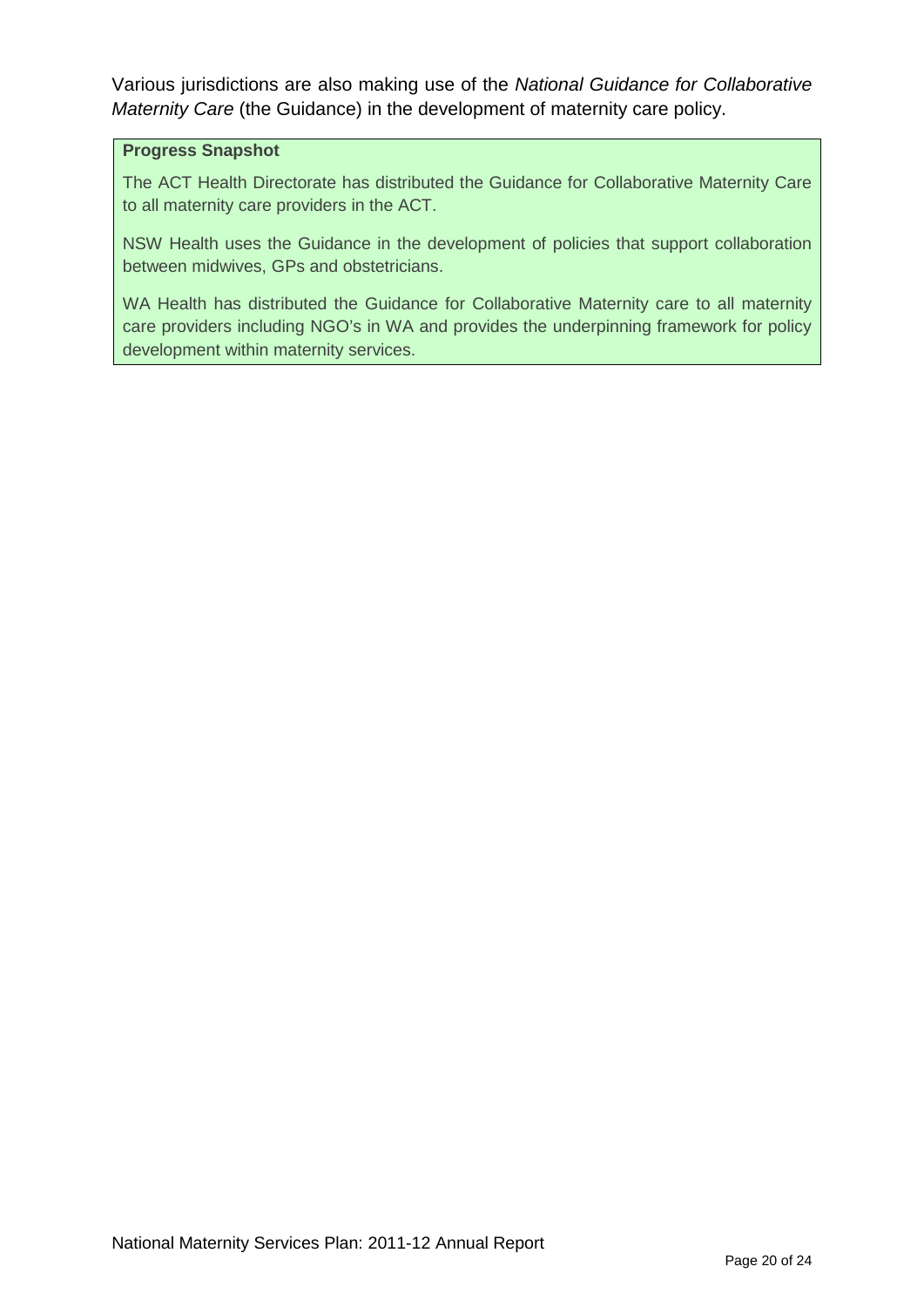# **PRIORITY 4 – INFRASTRUCTURE**

The Plan supports:

- maternity care provided within a safety and quality system
- planning, designing and implementing woman centred maternity services.



# **PRIORITY 4 - PROGRESS REPORT**

### **Data Improvement**

In January 2012, as part of the Commonwealth's National Maternity Data Development (NMDD) Project, the second version of the Maternity Information Matrix was made publicly available on the website of the National Perinatal and Epidemiology Statistics Unit. The Maternity Information Matrix provides a summary of data items in Australia's national and jurisdictional data collections relevant to the process and outcomes of maternity care.

In late 2011 to early 2012, the Australian Institute of Health and Welfare and National Perinatal and Epidemiology Statistics Unit also conducted a scoping of national information needs for maternity care and provision to assist in the identification and prioritisation of potential data gaps, inconsistencies and areas for improvement to inform the NMDD Project.

## **Woman-Centred Care**

The five year vision of the Plan highlights the importance of ensuring that maternity care in Australia is woman-centred. To achieve this goal, a number of action items under the Plan are aimed at ensuring that maternity service planning, design and implementation reflects the needs of each woman, within a health system that emphasises safety and quality.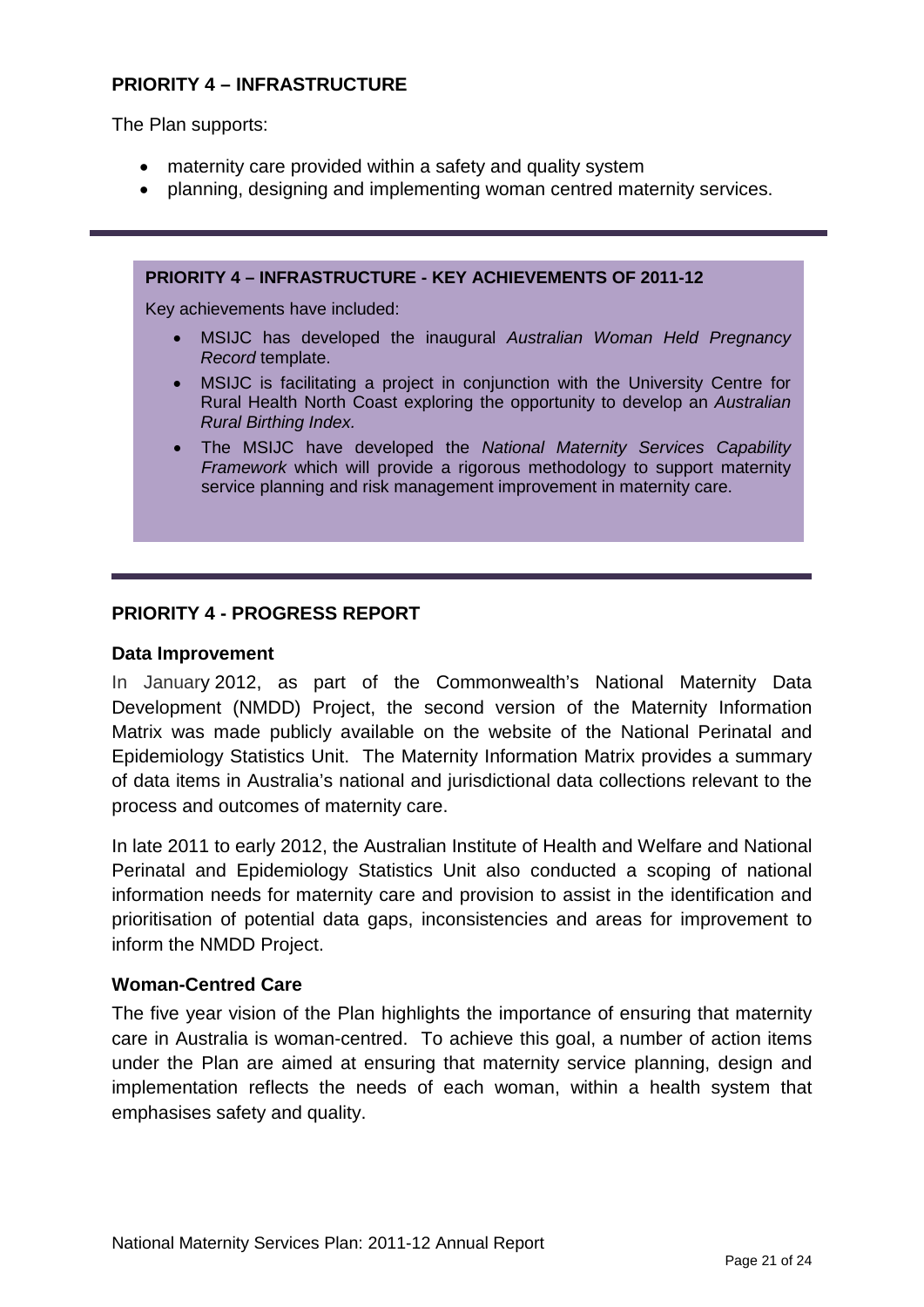## **National Women Held Pregnancy Record**

Maternity care is often provided across a number of settings and by different health professionals. The MSIJC has developed the *Australian Woman Held Pregnancy Record* template to assist and encourage maternity health professionals to effectively and consistently share information about the care a woman has been receiving throughout her pregnancy, while supporting a woman's involvement in her maternity care.

The template has been developed to ensure compatibility with the developing National Patient Controlled Electronic Health Record system, which commenced on 1 July 2012.

Existing support mechanisms for women who are required to travel to access appropriate maternity care have been evaluated in many jurisdictions, with some jurisdictions investigating new or expanded support for these women.

A key feature of the Plan is the development of a rigorous methodology to assist in the planning of woman-centred maternity services.

# **The National Maternity Services Capability Framework**

The MSIJC have developed the *National Maternity Services Capability Framework* which will provide a rigorous methodology to support maternity service planning and risk management improvement in maternity care. The Framework will also assist women and their maternity care professionals to make informed decisions about the most appropriate place for the woman to give birth based on the complexity of her pregnancy.

The Framework was developed in consultation with all jurisdictions, the Royal Australian and New Zealand College of Obstetricians and Gynaecologists, the Australian College of Midwives and health planners.

Planning tools for rural and remote communities are also being investigated. MSIJC is facilitating a project in conjunction with the University Centre for Rural Health North Coast exploring the opportunity to develop an *Australian Rural Birthing Index*.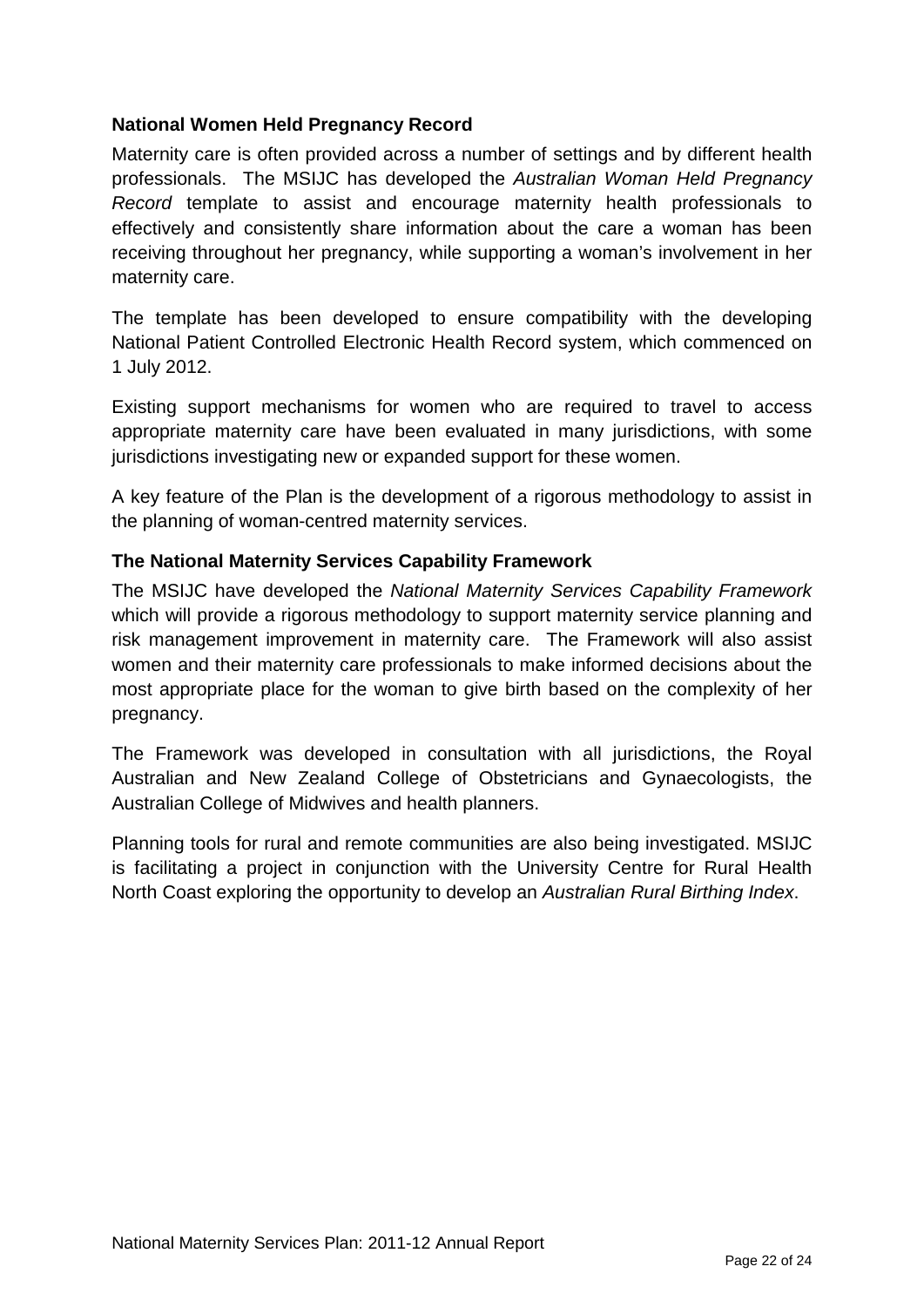# **SUMMARY**

The MSIJC will continue to take responsibility to monitor the implementation of the Plan whilst facilitating the implementation of several of the Plan's initiatives.

Under the lead of the MSIJC, an Implementation Plan for the Middle Years has been developed (2012-13). As previously agreed, this implementation plan will be guided by the achievements and progress of the initial year of the Plan and will continue to reflect the importance of maternity care provision and its place within the broader health reform environment. The MSIJC will begin to formulate a plan for the later years (2014-15) as the middle years plan is implemented.

In a significantly restrained fiscal health system, jurisdictions will need to be innovative and resourceful to ensure the Plan continues to guide strategic policy and program development for maternity services in Australia.

Given the Plan has been presented within a changing health care landscape; there will predictably be challenges in implementing some of the action items described in the Plan.

The 27 recommendations made in the Health Workforce Australia Report 2012 related to opportunities to increase the participation of Aboriginal and Torres Strait Islander people in the health workforce, including maternity services, will require jurisdictions and government agencies to work collaboratively to address these.

Similarly, jurisdictions will need to provide significant support to ensure a continued increase in the numbers of private practicing eligible midwives establishing collaborative arrangements. This will enable the midwives to access public hospitals for the intrapartum care of the women they provide services for.

On 10 August 2012, Health Ministers extended the exemption for privately practising midwives providing homebirth from the requirement to hold Professional Indemnity Insurance for a further 2 years until 30 June 2015, while options to support continuity of care and access to appropriate models of care are explored.

The sustained implementation of maternity service reform through the Plan will continue to improve choices and information about maternity care for pregnant women while maintaining optimal safety and quality services.